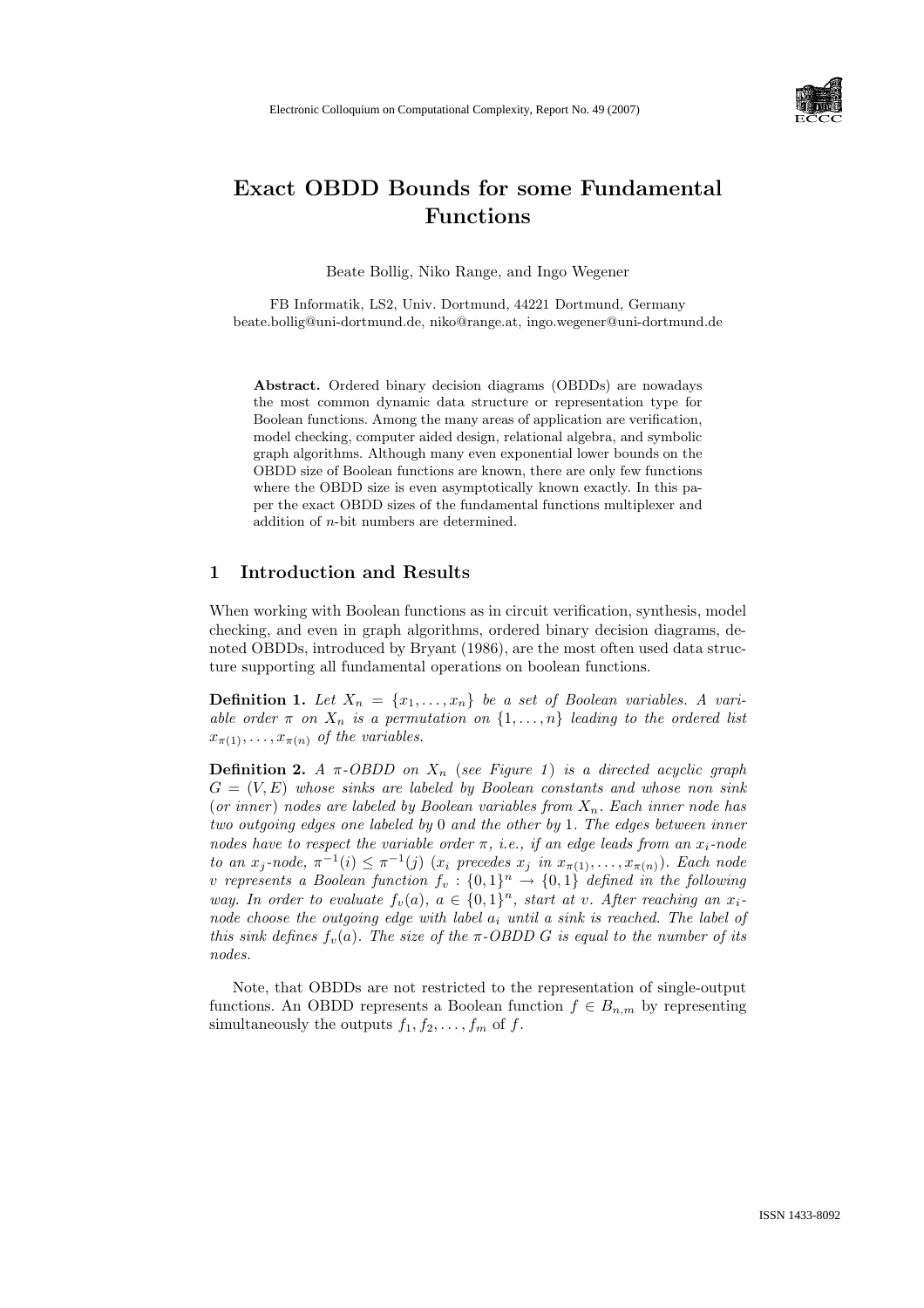The size of the reduced  $\pi$ -OBDD representing f is described by the following structure theorem (Sieling and Wegener (1993)). In order to simplify the description we describe the theorem only for the special case where  $\pi$  equals the identity  $id(i) = i$ .

**Theorem 1.** The number of  $x_i$ -nodes of the id-OBDD for  $f = (f_1, \ldots, f_m)$  is the number  $s_i$  of different subfunctions  $f_{j|x_1=a_1,...,x_{i-1}=a_{i-1}}$ ,  $1 \leq j \leq m$  and  $a_1, \ldots, a_{i-1} \in \{0,1\}$ , essentially depending on  $x_i$  (a function g depends essentially on  $x_i$  if  $g_{|x_i=0} \neq g_{|x_i=1}$ .

The variable order  $\pi$  is not given in advance and we have the freedom (and the problem) to choose a good or even an optimal order for the representation of f. Let  $\pi$ -OBDD(f) denote the  $\pi$ -OBDD size of f.

**Definition 3.** The OBDD size of f (denoted by  $OBDD(f)$ ) is the minimum of all  $\pi$ -OBDD(f).

It is an obvious aim to determine  $OBDD(f)$  for as many of the interesting functions  $f$  as exactly as possible. This is similar to other fundamental complexity measures, among them circiut size, formula size, monotone circuit size or algebraic complexity (for such results see Wegener (1987)). Although many even exponential lower bounds on the OBDD size of Boolean functions are known and the method how to obtain such bounds is simple, there are only few functions where the OBDD size is asymptotically known exactly (see, e.g., Bollig and Wegener (2000).) Surprisingly enough, there is only one paper presenting tight bounds on the OBDD size (Wegener (1984)) which has even been published before the notion OBDD was established. For several of the fundamental functions one believes to know the optimal variable order but has no proof for this conjecture. We start to fill this gap by determining exact OBDD bounds for two fundamental functions, namely multiplexer  $MUX_n$ , often also called direct storage access function  $DSA_n$ , and binary addition  $ADD_n$ .

**Definition 4.** The multiplexer  $MUX_n$  (or direct storage access function  $DSA_n)$ is defined on  $n + k$  variables  $a_{k-1}, \ldots, a_0, x_0, \ldots, x_{n-1}$ , where  $n = 2^k$ .  $\text{MUX}_n(a, x) = x_{|a|}$ , where |a| is the number whose binary representation equals  $(a_{k-1}, \ldots, a_0)$ . The a-variables are called address variables and the x-variables data variables.

**Definition 5.** Binary addition  $\text{ADD}_n: \{0, 1\}^{2n} \to \{0, 1\}^{n+1}$  maps two n-bit integers  $x = x_{n-1} \ldots x_0$  and  $y = y_{n-1} \ldots y_0$  to their sum. That is  $ADD_n(x, y) =$  $s_n \dots s_0$  where  $x + y = s$ , where  $s = s_n \dots s_0$ . ADD<sub>i,n</sub> computes the ith bit  $s_i$  of  $ADD_n$ .

The results of the paper are the following ones.

Theorem 2.  $OBDD(MUX_n) = 2n + 1$ .

**Theorem 3.**  $OBDD(ADD_1) = 6$  and, for  $n \ge 2$ ,  $OBDD(ADD_n) = 9n - 5$ .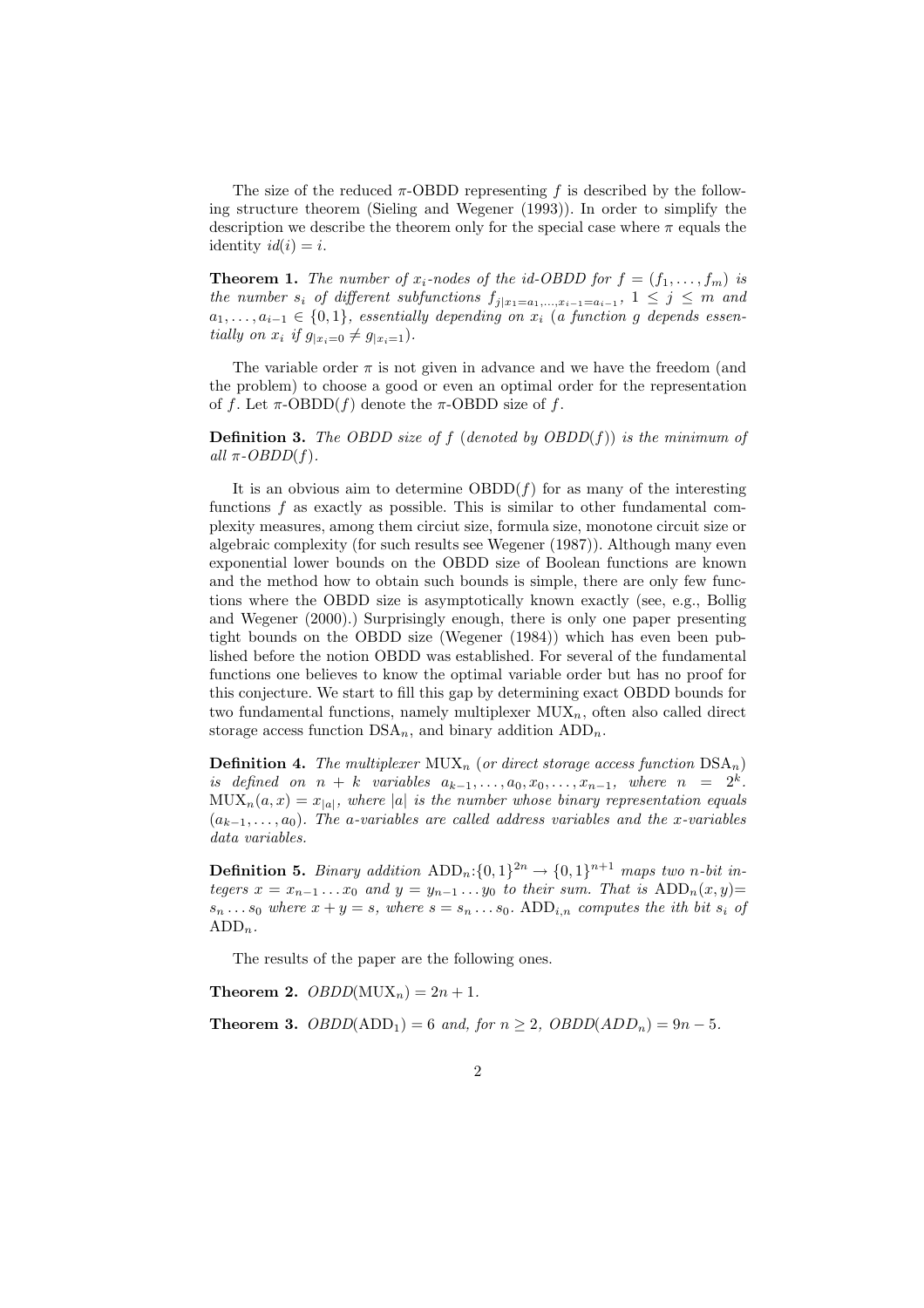The upper bounds are contained in Wegener (2000) (Theorem 4.3.2 and Theorem 4.4.3). For binary addition the case  $n = 1$  is special since the output of ADD<sub>1</sub> are symmetric functions  $(x_0 \wedge y_0 \text{ and } x_0 \oplus y_0)$  and the  $\pi$ -OBDD size does not depend on  $\pi$ . Hence, it is sufficient to consider one of the two possible variable orders.

In Sections 2 and 3 the lower bounds are proved where it is essential to avoid an inspection of too many cases since the number of variable orders grows exponentially. The following simple observation will be helpful. Given an arbitrary variable order  $\pi$  the number of nodes labeled by a variable x in the  $\pi$ -OBDD representing a given function f is not smaller than the number of x-nodes in a  $\pi$ -OBDD representing any subfunction of f. Furthermore, the proofs of the lower bounds are based on Theorem 1 implying that we do not introduce a new lower bound method. However, we show how to solve some combinatorial problems in order to obtain more precise results than known before.

## 2 Tight bounds for the OBDD size of the Multiplexer

In this section, we determine a lower bound on the size of OBDDs for the representation of the multiplexer.

**Lemma 1.** The size of an OBDD for the representation of the multiplexer is at  $least\ 2n+1.$ 

#### Proof.

Let  $\pi$  be an arbitrary variable order. In order to simplify the description, we assume w.l.o.g. that the sequence of the address variables according to  $\pi$ is  $a_0, a_1, \ldots, a_{k-1}$ . This assumption is justified because of the observation that the size of an OBDD representing the multiplexer remains the same if we only change the positions of some address variables.

Since the multiplexer depends essentially on all data variables, for each variable  $x_i, 0 \le i \le n-1$ , there is at least one node labeled by  $x_i$ . Moreover, there have to be two sinks. In the following, our aim is to prove that there exist for each address variable  $a_i$  at least  $2^i$  further nodes representing non-constant subfunctions of the multiplexer, such that the number of nodes altogether in the OBDD is at least

 $2 + n + \sum_{i=0}^{k-1} 2^i = 2 + n + 2^k - 1 = 2n + 1.$ 

We fix one of the address variables, called  $a_i$ , and use the following notation. Let  $T_i(x)$  be the set of the x-variables tested before the variable  $a_i$ ,  $R_i(x)$ describes the set of the remaining  $x$ -variables. Now, we consider all possible assignments to the address variables  $a_0, \ldots, a_{i-1}$ . Our aim is to prove that there exists at least one further node for each assignment. The data variables are partitioned into  $2<sup>i</sup>$  disjoint groups such that the indices of the variables of each group agree in their binary representation to the corresponding assignment to the address variables  $a_0, a_1, \ldots, a_{i-1}$ . Let  $b_i$  be an assignment to the address variables  $a_0, a_1, \ldots, a_{i-1}$ . The group  $G_{b_i}$  contains all data variables  $x_j$  such that the *i* least significant bits of the binary representation of  $j$  equals  $b_i$ . Obviously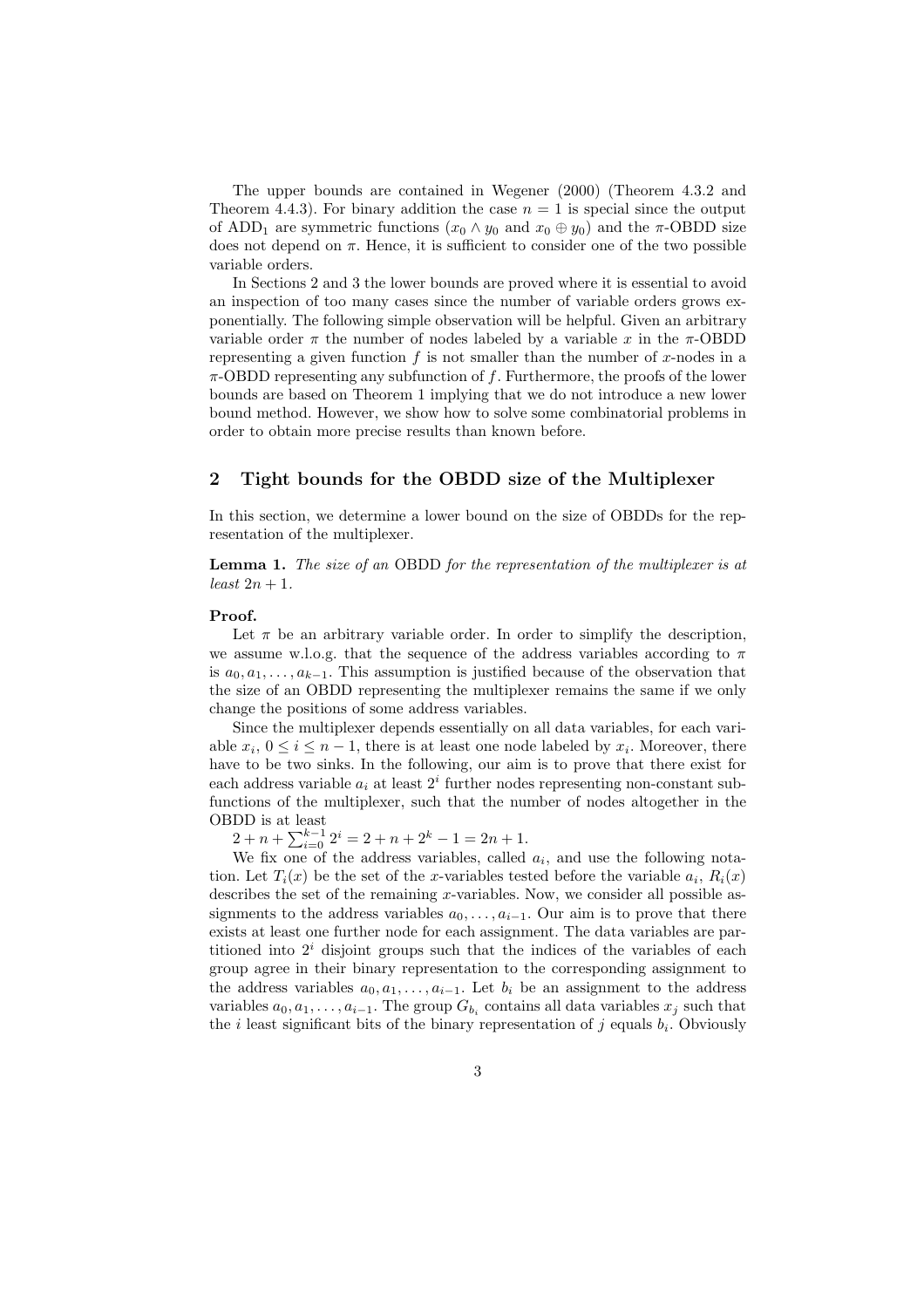$G_{b_{i_1}} \cap G_{b_{i_2}} = \emptyset$  for different assignments  $b_{i_1}$  and  $b_{i_2}$  to the address variables  $a_0, a_1, \ldots, a_{i-1}.$ 

For each assignment  $b_i$  to the address variables we distinguish two cases  $a_0, \ldots, a_{i-1}.$ 

Case 1:  $G_{b_i} \cap R_i(x) \neq \emptyset$ .

We show that there exists a subfunction corresponding to  $b_i$  that essentially depends on  $a_i$ , therefore there has to be one further node labeled by  $a_i$  in the  $\pi$ -OBDD representing the multiplexer.

For this reason we consider the subfunction which corresponds to the following assignment to the variables. Let  $x_k$  be a variable in  $G_{b_i} \cap R_i(x)$ . The assignment to the address variables  $a_0, a_1, \ldots, a_{i-1}$  is  $b_i$ , the assignment to all data variables in  $T_i(x)$  is 0. Obviously the corresponding subfunction depends essentially on  $x_k$ . Therefore, different assignments to the address variables  $a_0, a_1, \ldots, a_{i-1}$ lead to different subfunctions which have to be represented at different nodes in the  $\pi$ -OBDD. Furthermore the considered subfunction depends essentially on  $a_i$ , since the assignment 1 to  $x_k$ , 0 to all other data variables, and the binary representation of  $k$  to the address variables has the function value 1 but changing only the assignment to  $a_i$  leads to the function value 0.

Altogether we have shown that there has to be one further  $a_i$ -node in the  $\pi$ -OBDD representing the multiplexer.

Case 2:  $G_{b_i} \cap R_i(x) = \emptyset$ .

This case is more difficult because it is possible that there does not exist a subfunction for which the assignment to the variables  $a_0, a_1, \ldots, a_{i-1}$  agrees with  $b_i$  and which essentially depends on  $a_i$ . We have to inspect this case very carefully in order to guarantee that we count each node of the  $\pi$ -OBDD representing the multiplexer only once.

Let  $b_i^j$ ,  $j \leq i$ , be the assignment to the variables  $a_0, a_1, \ldots, a_{j-1}$  according to  $b_i$ . Let i' be the minimum number in  $\{0, \ldots, i\}$  such that  $G_{b_i^{i'}} \cap R_{i'}(x) = \emptyset$ . Since  $G_{b_i} \subseteq G_{b_i^{i'}}$  we know that  $G_{b_i} \subseteq T_{i'}(x)$ . Now, we consider the assignment  $b_i^{i'}$ <sup>-1</sup> which is unique for  $b_i$ . Let  $x_k$  be the j<sup>th</sup> data variable of the set  $G_{b_i^{i'}}$  in the sequence according to  $\pi$ . Our aim is to show that there are at least  $2^{j-1} x_k$ nodes in the  $\pi$ -OBDD representing the multiplexer. For this reason we consider the following  $2^{j-1}$  different assignments to the first variables of the set  $G_{b_i^{i'}}$ which are before  $x_k$  in the sequence according to  $\pi$ . The address variables are set according to the assignment  $b_i^{i'-1}$ , the data variables in  $T_{i'}(x) \setminus G_{b_i^{i'}}$  are fixed to 0 and for the first  $j-1$  variables from  $G_{b_i^{i'}}$  according to  $\pi$  we consider all possible assignments. Obviously the corresponding subfunctions essentially depend on  $x_k$ . Furthermore, two different assignments to the first  $j-1$  data variables of  $G_{b_i^{i'}}$  according to  $\pi$  lead to different subfunctions, since each of these data variables can determine the output of the multiplexer. For this we consider the following assignments to the remaining variables. Let  $x_{k'}$  be one of the first  $j-1$  data variables under consideration. The remaining data variables are set to 0 and the address variables are set to the binary representation of  $k'$ . The output of the multiplexer is equal to the assignment of  $x_{k'}$ .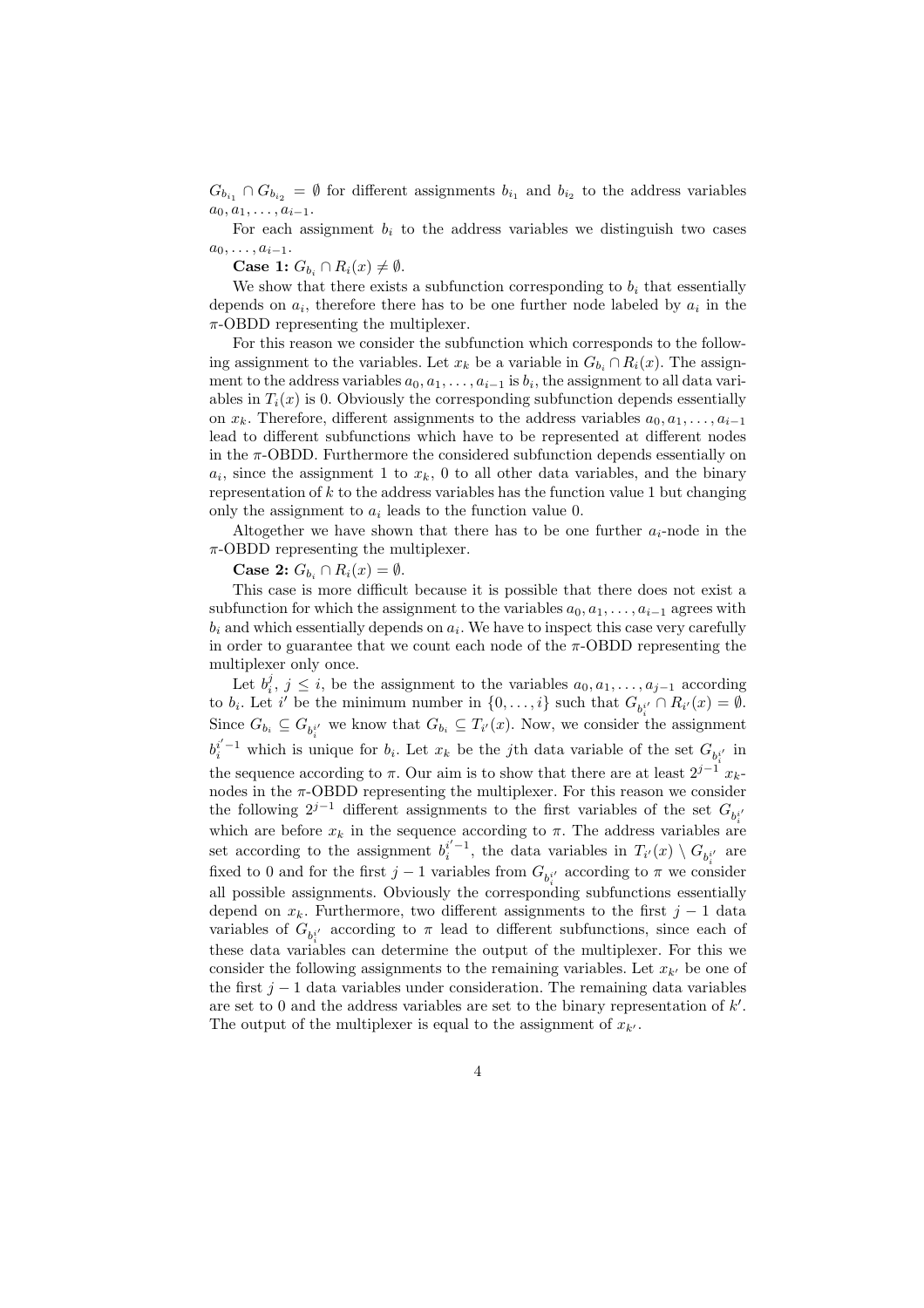Using the fact that  $|G_{b_i^{i'}}| = 2^{k-(i'-1)}$  we can conclude that there are at least

$$
\sum_{j=0}^{2^{k-(i'-1)}} 2^j = 2^{2^{k-i'}+1} - 1
$$

nodes labeled by a data variable from  $G_{b_i^i}$  in the  $\pi$ -OBDD representing the multiplexer. We have already counted one node for each data variable, therefore we have shown that there are at least

$$
(2^{2^{k-i'}+1}-1) - 2^{k-(i'-1)}
$$

further nodes.

On the other hand, there are  $2^{\ell - (i'-1)}$  assignments  $b_{\ell}$  to the address variables  $a_0, a_1, \ldots, a_{\ell-1}, \ell \geq i'-1$ , such that  $b_i^{i'-1}$  is equal to  $b_\ell^{i'-1}$ . Therefore, we can conclude that there are

$$
\sum_{\ell=i'-1}^{k-1} 2^{\ell-(i'-1)} = \sum_{\ell=0}^{k-i'} 2^{\ell} = 2^{k-i'+1} - 1
$$

assignments to the address variables corresponding to  $b_i^{i'-1}$  that lead to case 2 in our investigation.

Since  $2^{2^{k-i'+1}} - 1 \ge 2^{k-i'+2} - 1$ , we are done.

 $\Box$ 

## 3 Tight bounds for the OBDD size of Binary Addition

As noted before Wegener (2000) has already presented the upper bound of  $9n-5$ on the OBDD size of binary addition for two *n*-bit numbers where  $n \geq 2$ . In the following, we prove the matching lower bound. Figure 1 shows an OBDD for the binary addition of two 4-bit numbers according to an optimal variable order.

In order to obtain lower bounds on the size of OBDDs one-way communication complexity has become a standard technique (see Hromkovič (1997) and Kushilevitz and Nisan (1997) for the theory of communication theory). In the following, we do not really use methods from communication theory but the notion of a communication matrix which is nothing else but the value table of a function in a different form. A function  $f: \{0,1\}^m \times \{0,1\}^n \rightarrow \{0,1\}$  can be described by a matrix of size  $2^m \times 2^n$ . The matrix entry at position  $(a, b)$ ,  $a \in \{0,1\}^m$  and  $b \in \{0,1\}^n$ , is  $f(a, b)$ . The number of different rows is equal to the number of different subfunctions obtained by the replacement of the first  $m$ variables by constants. Since each column is associated with an assignment to the last  $n$  variables, a row corresponds to a subfunction essentially depending on a variable  $z$  iff there exist two columns associated with two assignments that differ only in the assignment of  $z$  and for which the entries in the matrix are different.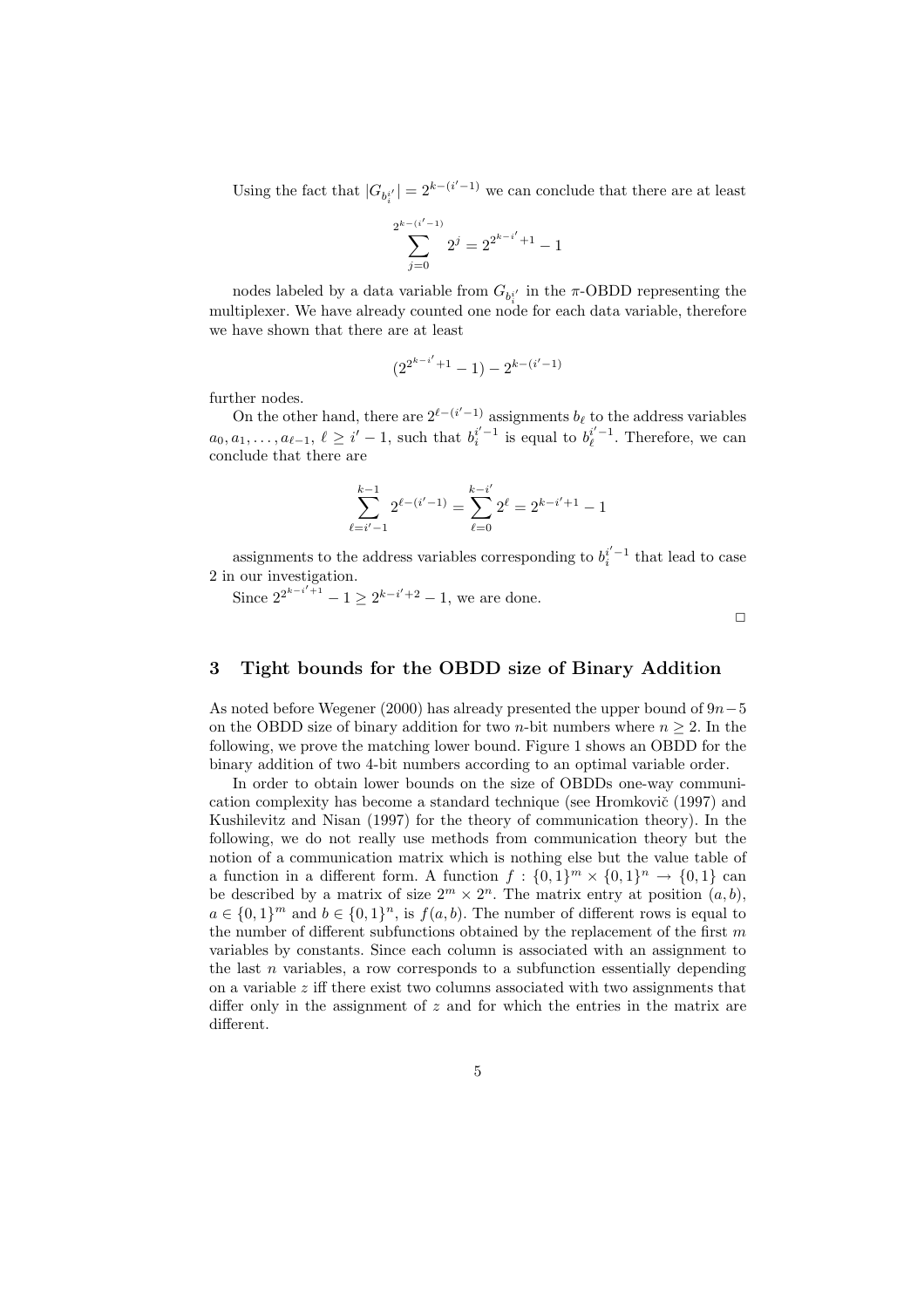

Fig. 1. An OBDD for the binary addition of 4-bit numbers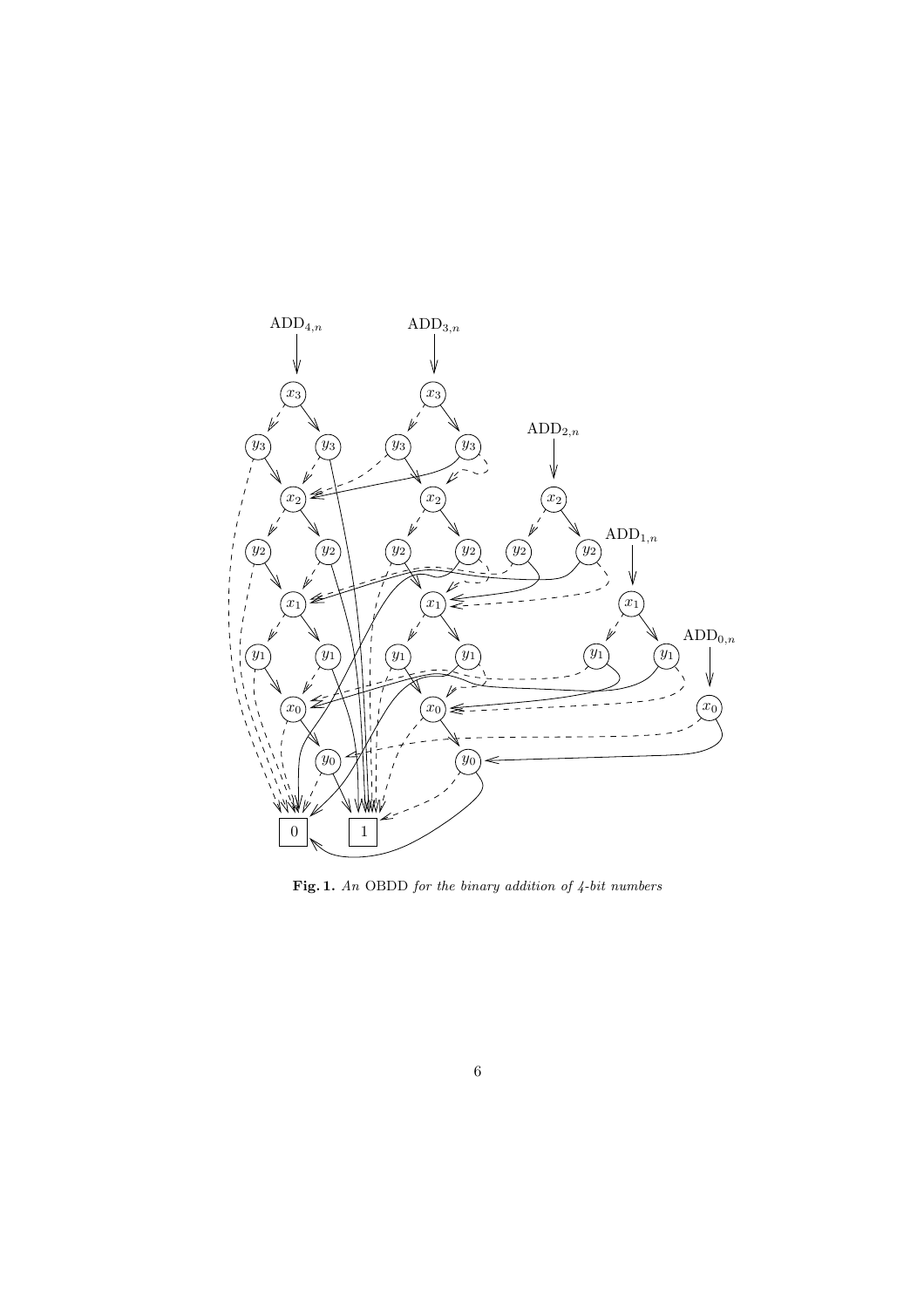Since the functions  $ADD_{i,n}$ ,  $0 \leq i \leq n$ , are different and non-constant there are at least  $n+1$  nodes representing  $ADD_{i,n}$  in an OBDD representing binary addition. Our aim is to show that for almost all pairs  $(x_i, y_i)$ ,  $0 \le i \le n-1$ , there exist at least 8 nodes labeled by  $x_i$  or  $y_i$  not representing one of the functions ADD<sub>in</sub>,  $0 \le i \le n$ . Together with the two sinks we are done.

We start our investigation with the following two simple observations. Let  $\pi$  be an arbitrary variable order. Symmetric variables for a given function f are variables that can be exchanged without changing the considered function, i.e. the variables  $z_i$  and  $z_j$  are symmetric variables for f when  $f_{|z_i=0,z_i=1}$  =  $f_{|z_i=1,z_i=0}$ . In order to simplify the description, we assume w.l.o.g. that for each variable pair  $(x_i, y_i)$ ,  $0 \le i \le n-1$ , the variable  $x_i$  ist tested before the variable  $y_i$  according to  $\pi$ . This assumption is justified because of the observation that  $x_i$  and  $y_i$  are symmetric variables for binary addition.

Since the functions  $ADD_{i,n}$ ,  $0 \leq i \leq n-1$ , essentially depend on the variables  $x_0, y_0, x_1, \ldots, x_i, y_i$  and  $ADD_{n,n}$  essentially depends on all variables, none of the functions  $ADD_{i,n}$ ,  $0 \leq i \leq n$ , can be represented at a node labeled by a yvariable.

Now, we introduce some useful notation. Let  $X$  be the set of all  $x$ -variables and Y the set of all y-variables. The set  $X^{>i}$  contains the variables  $x_{i+1}, \ldots, x_{n-1}$ . Similar the sets  $Y^{>i}$ ,  $X^{, and  $Y^{ are defined.$$ 

Let  $\Pi_{x_i} = (A_{x_i}, B_{x_i}), 0 \leq i \leq n-1$ , be a partition of the variables in  $X \cup Y$ according to a given variable order  $\pi$ , where  $A_{x_i}$  contains all variables that are tested before  $x_i$  according to  $\pi$  and  $B_{x_i}$  the remaining variables. Sometimes we abbreviate  $(A_{x_i}, B_{x_i})$  by  $(A, B)$  when the meaning is clear from the context. Similar,  $\Pi_{y_i}$  is defined. For a subset  $S \subseteq X \cup Y$ , we denote by  $\mathcal{A}(S)$  the set of all possible assignments to the variables in S.

**Lemma 2.** Let  $\pi$  be an arbitrary variable order and  $\Pi_{x_i} = (A_{x_i}, B_{x_i})$  be a partition of the variables in  $X\cup Y$  according to  $\pi$  and an arbitrary chosen variable  $x_i, 0 \leq i \leq n-1$ . Let G be a  $\pi$ -OBDD representing ADD<sub>n</sub>. If  $A_{x_i} \cap X^{>i} \neq \emptyset$ , the number of  $x_i$ -nodes in G not representing one of the functions  $ADD_{i,n}$ ,  $0 \leq j \leq n$ , is at least 2.

**Proof.** Let  $h := \min\{j \mid x_j \in A_{x_i} \cap X^{>i}\}\$ . In the following, we define two assignments  $a_0$  and  $a_1$  to the variables in  $A_{x_i}$  and two different assignments  $b_0$ and  $b_1$  to the variables in  $B_{x_i}$ . Our aim is to prove that  $\text{ADD}_{h,n|a_0}$  and  $\text{ADD}_{h,n|a_1}$ are two different subfunctions that essentially depend on  $x_i$ . In  $a_0, a_1, b_0$ , and  $b_1$ , the variables  $y_i, \ldots, y_{h-1}$  are set to 1, the remaining y-variables are set to 0. Furthermore, all variables in  $X \setminus \{x_h, x_i\}$  are set to 0. In  $a_0$  the variable  $x_h$ is fixed to 0, in  $a_1$  to 1. In  $b_0$  the variable  $x_i$  is set to 0, in  $b_1$  to 1. Figure 2 illustrates the replacement of some of the variables by constants. The  $x$ - and the y-inputs are shown and A and B indicate the set to which the correspondent variable belong.

Table 1 shows a part of the communication matrix for  $ADD_{h,n} : \mathcal{A}(A_{x_i}) \times$  $\mathcal{A}(B_{x_i}) \to \{0,1\}$ . Obviously, the subfunctions  $\text{ADD}_{h,n|a_0}$  and  $\text{ADD}_{h,n|a_1}$  are different and essentially depend on  $x_i$ .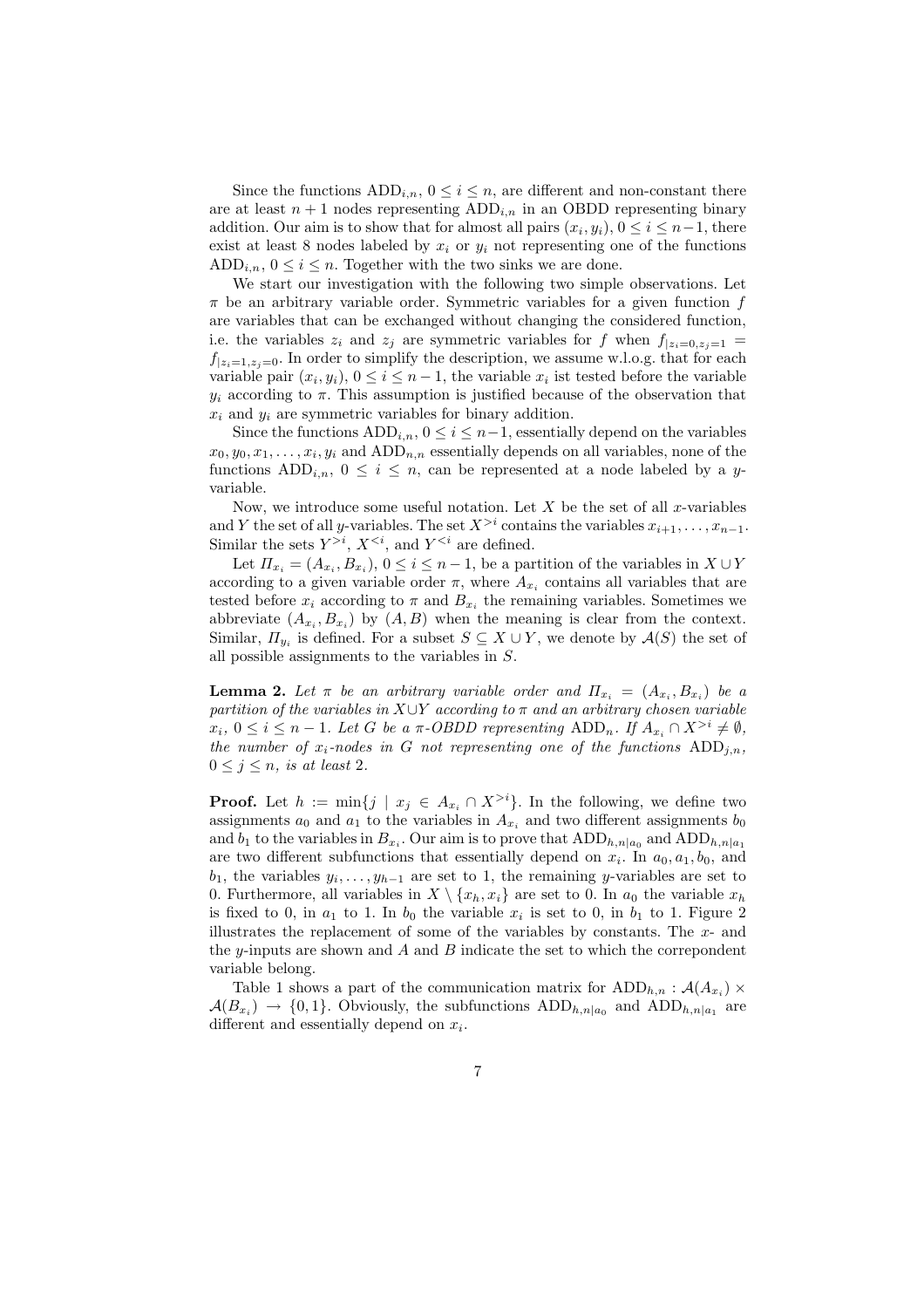

Fig. 2. The replacement of some of the variables by constants in the proof of Lemma 2

| $ADD_{h,n}$ $b_0$ $b_1$ |  |
|-------------------------|--|
| $a_0$                   |  |
| a <sub>1</sub>          |  |

**Table 1.** Part of the communication matrix for  $ADD<sub>h,n</sub>$ 

It remains to prove that the subfunctions  $\text{ADD}_{h,n|a_0}$  and  $\text{ADD}_{h,n|a_1}$  are different from the functions  $ADD_{0,n}, \ldots$ ,  $ADD_{n,n}$ . Since  $ADD_{h,n|a_0}$  and  $ADD_{h,n|a_1}$ do not depend on  $x_h$  but essentially depend on  $x_i$  the subfunctions are different from ADD<sub>j,n</sub> for  $j \geq h$  or  $j < i$ . In order to prove that the subfunctions ADD<sub>h,n|a<sub>0</sub></sub> and ADD<sub>h,n|a<sub>1</sub></sub> are different from the functions ADD<sub>j,n</sub> for  $i \leq j < h$ we investigate some assignments to the variables in  $B_{x_i}$ . Because of the choice of h we know that the variables  $x_{i'}$  and  $y_{i'}$ ,  $i' \in \{i, ..., h-1\}$  are in  $B_{x_i}$ . If one of the variables  $x_{i-1}$  or  $y_{i-1}$  is in  $A_{x_i}$ , the subfunctions  $ADD_{h,n|a_0}$  and  $ADD_{h,n|a_1}$ have to be different from the functions  $ADD_{i,n}$ ,  $i \leq j \leq h$ , since the subfunctions do not essentially depend on  $x_{i-1}$  and  $y_{i-1}$ . Therefore, we can assume that  $x_{i-1}, y_{i-1} \in B_{x_i}$ . In  $b'_0$  all variables are set to 0, in  $b'_1$  only the variable  $y_{i'}$  is set to one. Obviously, the function value for  $ADD_{i',n}$  is 0 for  $b'_0$  and 1 for  $b'_1$ . The function value for  $\text{ADD}_{h,n|a_0}$  is 0 for  $b'_0$  and  $b'_1$ , the function value for  $\text{ADD}_{h,n|a_1}$ is 1 for  $b'_0$  and  $b'_1$ . Therefore, the two subfunctions  $ADD_{h,n|a_0}$  and  $ADD_{h,n|a_1}$  are different from  $\overline{ADD}_{i',n}, i' \in \{i, \ldots, h-1\}.$ 

**Lemma 3.** Let  $\pi$  be an arbitrary variable order and  $\Pi_{x_i} = (A_{x_i}, B_{x_i})$  be a partition of the variables in  $X\cup Y$  according to  $\pi$  and an arbitrary chosen variable  $x_i, 0 \leq i \leq n-1$ . Let G be a  $\pi$ -OBDD representing ADD<sub>n</sub>. If  $A_{x_i} \cap X^{\leq i} \neq \emptyset$ , the number of  $x_i$ -nodes in G not representing one of the functions  $ADD_{j,n}$ ,  $0 \leq j \leq n$ , is at least 4.

**Proof.** Let  $x_l$  be an arbitrary variable in  $A_{x_i} \cap X^{\leq i}$ . In the following, we define two assignments  $a_0$  and  $a_1$  to the variables in  $A_{x_i}$  that differ only in the assignment to the variable  $x_l$ . Our first aim is to prove that  $ADD_{i,n|a_0}$ ,  $ADD_{i,n|a_1}$ ,  $ADD_{n,n|a_0}$ , and  $ADD_{n,n|a_1}$  are four different subfunctions that essentially depend on  $x_i$ . For this reason, we define four assignments  $b_{00}$ ,  $b_{01}$ ,  $b_{10}$ , and  $b_{11}$  to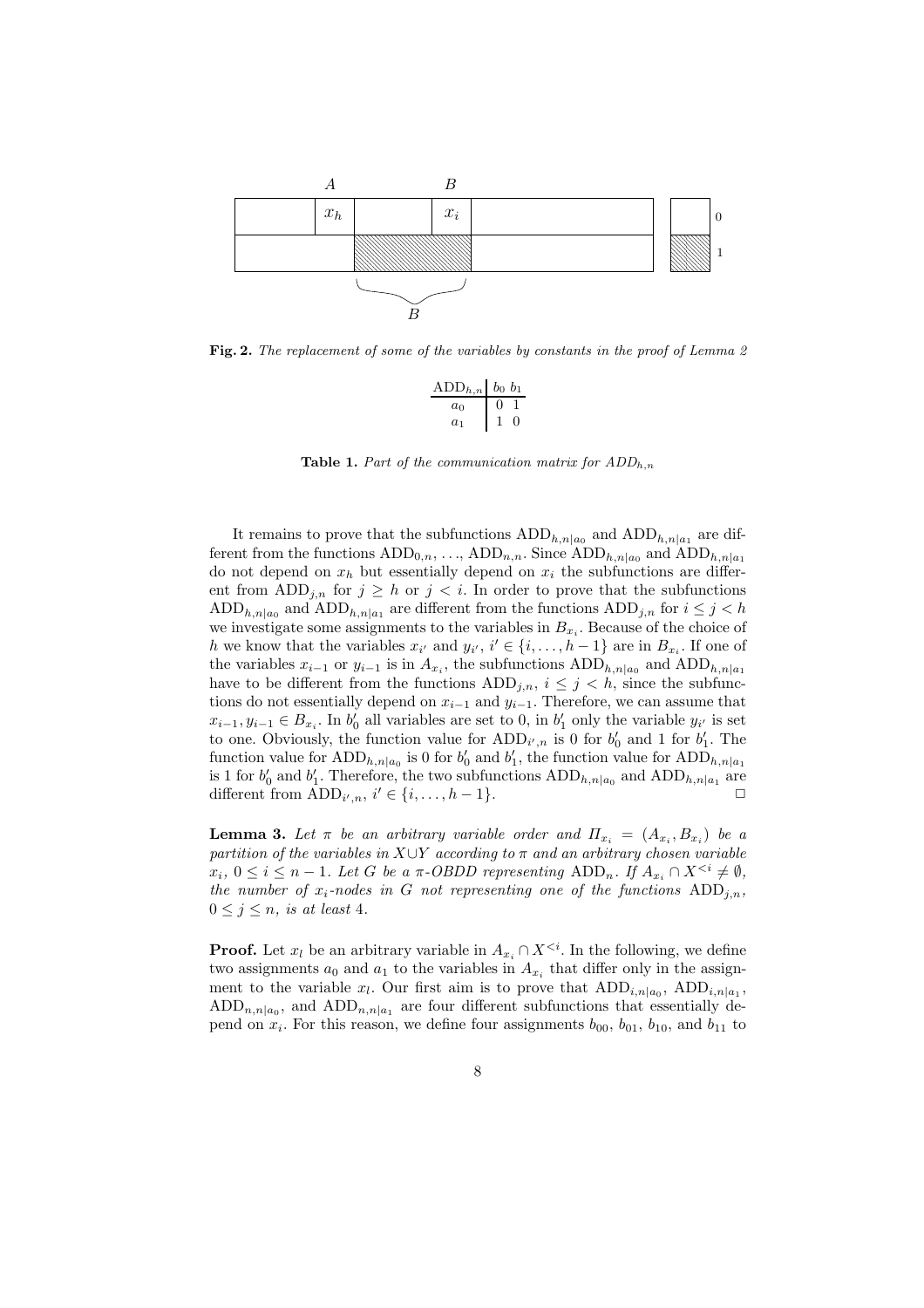the variables in  $B_{x_i}$  that differ only in the assignments to the variables  $x_i$  and  $y_i$ .

In  $a_j, j \in \{0,1\}$ , the variable  $x_l$  is set to j. All y-variables in  $A_{x_i}$  are set to 1, the remaining x-variables in  $A_{x_i}$  to 0. In  $b_{j_1j_2}, j_1, j_2 \in \{0,1\}$ , the variable  $x_i$  is set to  $j_1$ , the variable  $y_i$  to  $j_2$ . The remaining y-variables in  $B_{x_i}$  are set to 1, the remaining x-variables to 0. Table 2 shows part of the communication matrix for the functions  $ADD_{i,n}$  and  $ADD_{n,n}$ . Obviously, the four subfunctions  $ADD_{i,n|a_0}$ ,  $ADD_{i,n|a_1}$ ,  $ADD_{n,n|a_0}$ , and  $ADD_{n,n|a_1}$  are different and essentially depending on  $x_i$ . Figure 3 illustrates the replacement of the variables with the exception of  $x_l, x_i$ , and  $y_i$  by constants.



Fig. 3. The replacement of some of the variables by constants in the proof of Lemma 3

| $ADD_{i,n}$ $b_{00}$ $b_{01}$ $b_{10}$ $b_{11}$                                    |  |  | $ADD_{n,n}$ $b_{00}$ $b_{01}$ $b_{10}$ $b_{11}$ |  |  |
|------------------------------------------------------------------------------------|--|--|-------------------------------------------------|--|--|
| $\begin{array}{c cccc} a_0 & & 0 & 1 & 1 & 0 \\ a_1 & & 1 & 0 & 0 & 1 \end{array}$ |  |  | $a_0$ 0 0 0 1                                   |  |  |
|                                                                                    |  |  | $a_1$ 0 1 1 1                                   |  |  |

**Table 2.** Part of the communication matrix for  $ADD_{i,n}$  and  $ADD_{n,n}$ 

It remains to prove that these four subfunctions are different from the functions  $ADD_{0,n}, \ldots$ ,  $ADD_{n,n}$ . The functions  $ADD_{0,n}, \ldots$ ,  $ADD_{i-1,n}$  do not essentially depend on the variable  $x_i$ , whereas the functions  $ADD_{i,n}, \ldots$ ,  $ADD_{n,n}$ essentially depend on  $x_l$ . Therefore, none of the functions  $ADD_{0,n}, \ldots$ ,  $ADD_{n,n}$  is equal to one of the subfunctions  $\text{ADD}_{i,n|a_0}$ ,  $\text{ADD}_{i,n|a_1}$ ,  $\text{ADD}_{n,n|a_0}$ , and  $\text{ADD}_{n,n|a_1}$ . ö

Combining Lemma 2 and Lemma 3 we obtain the following result.

Corollary 1. Let  $\pi$  be an arbitrary variable order and let G be a  $\pi$ -OBDD representing  $ADD_n$ . The number of x-nodes in G not representing one of the functions  $ADD_{j,n}$ ,  $0 \leq j \leq n$ , is at least  $2n-2$ .

**Lemma 4.** Let  $\pi$  be an arbitrary variable order and  $\Pi_{y_i} = (A_{y_i}, B_{y_i})$  be a partition of the variables in  $X\cup Y$  according to  $\pi$  and an arbitrary chosen variable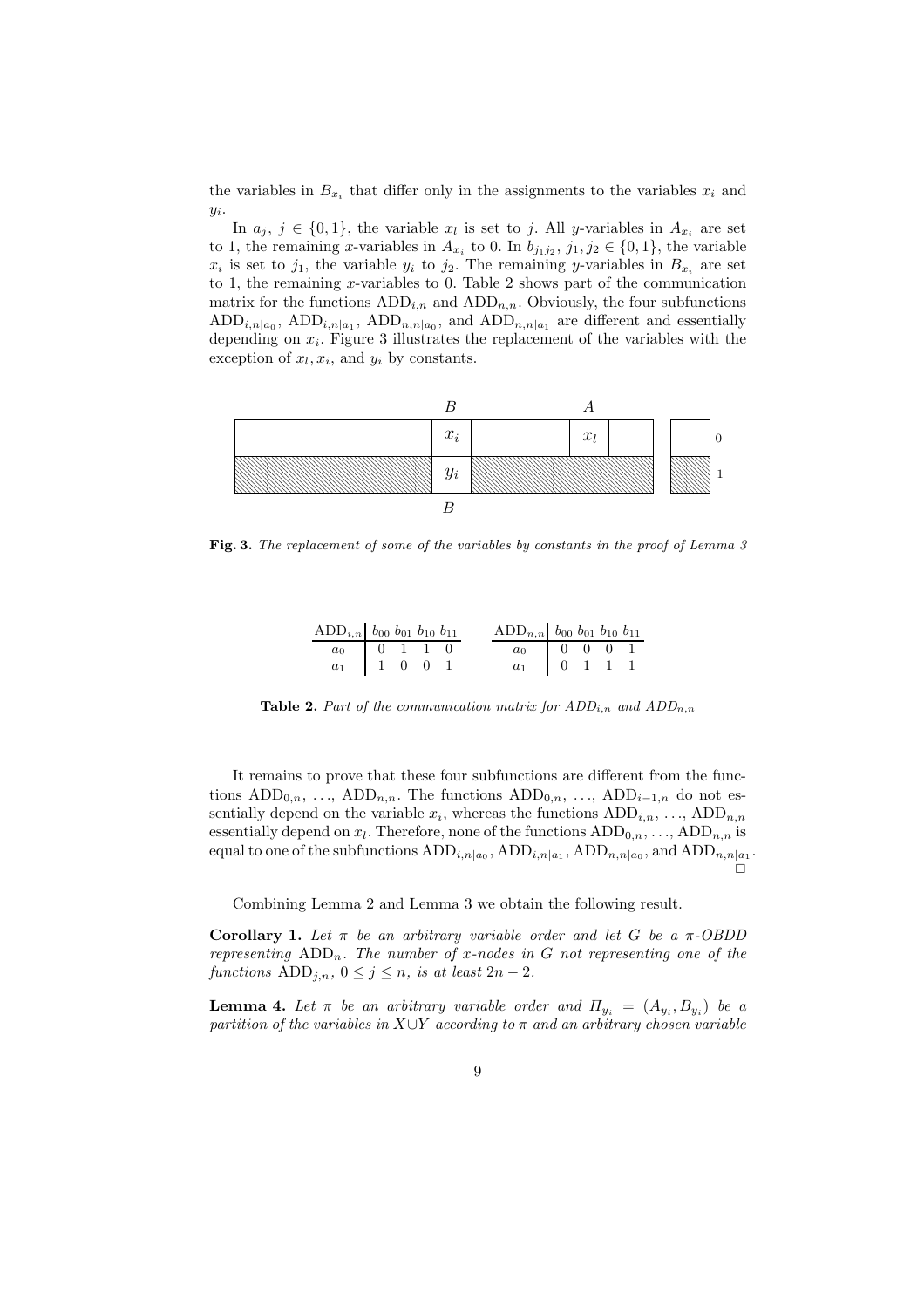$y_i, 0 \le i \le n-1$ . Let G be a  $\pi$ -OBDD representing ADD<sub>n</sub>. If  $A_{y_i} \cap X^{>i} \ne \emptyset$ and  $B_{y_i} \cap Y^{< i} \neq \emptyset$ , the number of  $y_i$ -nodes in G is at least 6.

**Proof.** Let  $x_h$  be a variable in  $A_{y_i}$ ,  $h > i$ , and  $y_l$  be a variable in  $B_{y_i}$ ,  $l < i$ . We consider the following four assignments to the variables in  $A_{y_i}$  that differ only in the assignments to the variables  $x_i$  and  $x_h$ . In  $a_{j_1j_2}, j_1, j_2 \in \{0,1\}$ , the variable  $x_i$  is set to  $j_1$  and the variable  $x_h$  to  $j_2$ . The remaining x-variables in  $A_{y_i}$  are set to 1, the y-variables in  $A_{y_i}$  are set to 0. Our aim is to prove that the six subfunctions  $\text{ADD}_{h,n|a_{00}}$ ,  $\text{ADD}_{h,n|a_{01}}$ ,  $\text{ADD}_{h,n|a_{10}}$ ,  $\text{ADD}_{h,n|a_{11}}$ ,  $\text{ADD}_{i,n|a_{00}}$ , and  $ADD_{i,n|a_{10}}$  are different and that they essentially depend on  $y_i$ . For this reason, we consider the following four assignments to the variables in  $B_{y_i}$  that differ only in the assignments to the variables  $y_l$  and  $y_i$ . In  $b_{j_1j_2}, j_1, j_2 \in \{0,1\}$ , the variable  $y_l$  is set to  $j_1$  and the variable  $y_i$  to  $j_2$ . The x-variables are set to 1 and the remaining  $y$ -variables are set to  $0$ . Figure 4 illustrates the replacement of some of the variables by constants.



Fig. 4. The replacement of some of the variables by constants in the proof of Lemma 4

Table 3 shows part of the communication matrix for the functions  $ADD_{h,n}$ and  $ADD_{i,n}$ . Obviously, the six presented subfunctions are different and essentially depend on  $y_i$ . Therefore, there are at least 6  $y_i$ -nodes in G.

| $ADD_{h,n}$ $b_{00}$ $b_{01}$ $b_{10}$ $b_{11}$                                                                                       |  |  |                                                                                      |  |  |
|---------------------------------------------------------------------------------------------------------------------------------------|--|--|--------------------------------------------------------------------------------------|--|--|
|                                                                                                                                       |  |  | $ADD_{i,n}$ $b_{00}$ $b_{01}$ $b_{10}$ $b_{11}$                                      |  |  |
|                                                                                                                                       |  |  |                                                                                      |  |  |
|                                                                                                                                       |  |  | $\begin{array}{c cccc} a_{00} & 0 & 1 & 1 & 0 \\ a_{10} & 1 & 0 & 0 & 1 \end{array}$ |  |  |
| $\begin{array}{c cccc} a_{00} & 0 & 0 & 0 & 1\\ a_{01} & 1 & 1 & 1 & 0\\ a_{10} & 0 & 1 & 1 & 1\\ a_{11} & 1 & 0 & 0 & 0 \end{array}$ |  |  |                                                                                      |  |  |

Table 3. Part of the communication matrix for  $ADD_{h,n}$  and  $ADD_{i,n}$ 

 $\Box$ 

**Lemma 5.** Let  $\pi$  be an arbitrary variable order and  $\Pi_{y_i} = (A_{y_i}, B_{y_i})$  be a partition of the variables in  $X\cup Y$  according to  $\pi$  and an arbitrary chosen variable  $y_i, 0 \le i \le n-1$ , where  $A_{y_i} \cap X^{>i} \neq \emptyset$  and  $B_{y_i} \cap Y^{. Let G be a  $\pi$ -OBDD$ representing  $ADD_n$ .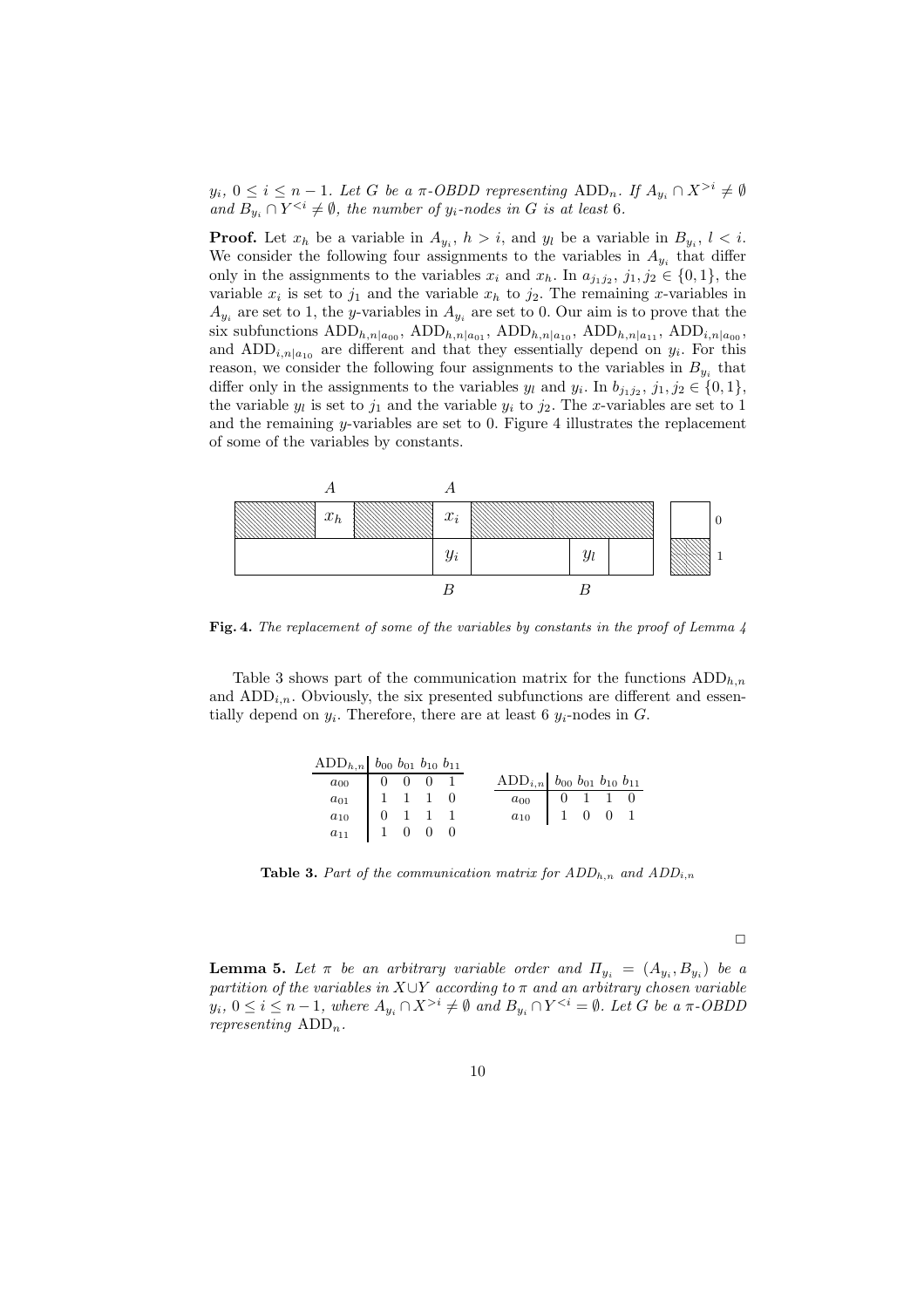- i) The number of  $y_i$ -nodes in G is at least 2.
- ii) If  $|B_{y_i} \cap Y| > 1$ , there are at least  $2 + |B_{y_i} \cap Y|$  nodes labeled by  $y_i$ .
- iii) If  $|B_{y_i} \cap Y|$  ∈  $\{2,3\}$  and  $|B_{y_i} \cap X|$  <  $|B_{y_i} \cap Y|$  1, the number of  $y_i$ -nodes in G is at least 6.
- iv) Let  $|B_{y_i} \cap Y| = 3$  and let  $y_r$  be the variable in  $B_{y_i}$ , where  $B_{y_r} \subset B_{y_i}$  and  $|B_{y_r}| > 1$ , with other words the variable  $y_i$  ist tested before  $y_r$  but  $y_r$  is not the last variable according to  $\pi$ . If  $|B_{y_i} \cap X| = |B_{y_i} \cap Y| - 1 = 2$ , there are at least 4  $y_r$ -nodes in G and 4  $x_r$ -nodes not representing one of the functions ADD<sub>j,n</sub>,  $0 \le j \le n$ .

#### Proof.  $i)$

Similar to the proofs of Lemma 2 - 4, we show that there are two different subfunctions  $\text{ADD}_{i,n|a_0}$  and  $\text{ADD}_{i,n|a_1}$  that essentially depend on  $y_i$ . We consider the following two assignments to the variables in  $A_{y_i}$  that differ only in the assignment to the variable  $x_i$ . In  $a_j$ ,  $j \in \{0,1\}$ , the variable  $x_i$  is set to j, the remaining x-variables are set to 1, the y-variables are set to 0. Next, we consider two assignments to the variables in  $B_{y_i}$  that only differ in the assignment to  $y_i$ . In  $b_j, j \in \{0,1\}$ , the variable  $y_i$  is set to j, the remaining x-variables are set to 1, the y-variables are set to 0. Table 4 shows the corresponding part of the communication matrix for the function  $ADD_{i,n}$ . Obviously, the two presented subfunctions are different and essentially depend on  $y_i$ . Therefore, there are at least 2  $y_i$ -nodes in  $G$ .

$$
\begin{array}{c|cc}\n\text{ADD}_{i,n} & b_0 & b_1 \\
\hline\na_0 & 0 & 1 \\
a_1 & 1 & 0\n\end{array}
$$

**Table 4.** Part of the communication matrix for  $ADD_i$ 

ii)

Since  $|B_{y_i} \cap Y| > 1$  and  $B_{y_i} \cap Y^{\leq i} = \emptyset$ , we can conclude that there exists a variable in  $B_{y_i} \cap Y^{>i}$ . Let  $y_h$  be an arbitrary variable in  $B_{y_i} \cap Y^{>i}$ . Now, we investigate the subfunctions  $ADD_{h,n|a_1}$  and  $ADD_{n,n|a_1}$ . Table 5 shows part of the communication matrix for the functions  $ADD<sub>h,n</sub>$  and  $ADD<sub>n,n</sub>$ . Obviously, the presented subfunctions are different and essentially depend on  $y_i$ .

$$
\frac{\text{ADD}_{h,n}}{a_1} \frac{b_0 \ b_1}{1 \ 0} \qquad \frac{\text{ADD}_{n,n} \ b_0 \ b_1}{a_1 \ 0 \ 1}
$$

**Table 5.** Part of the communication matrix for  $ADD_{h,n}$  and  $ADD_{n,n}$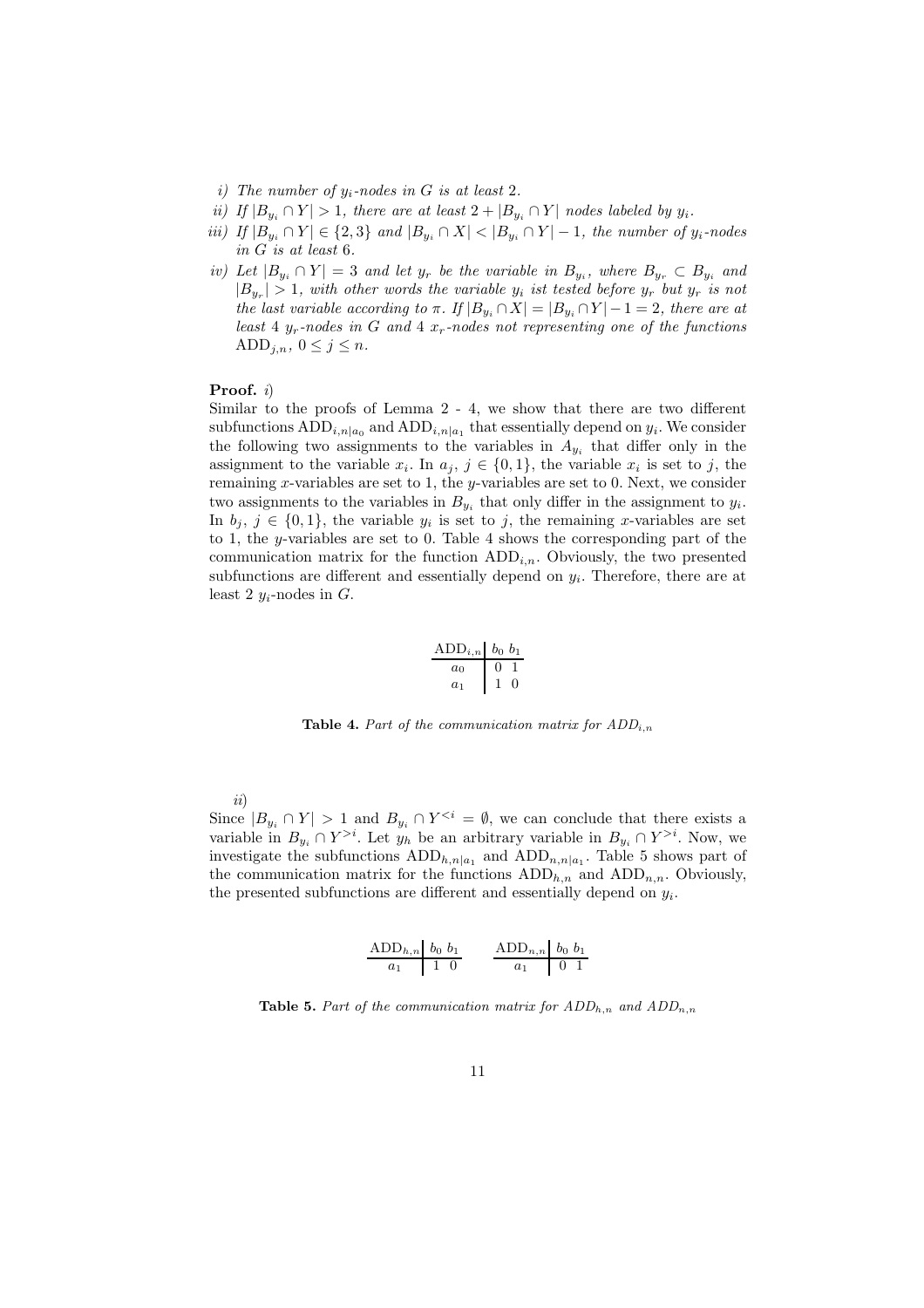It is not difficult to prove that the subfunctions  $ADD_{h,n}$  and  $ADD_{n,n}$  essentially depend on  $y_h$ . Since the subfunctions of  $ADD_{i,n}$  do not essentially depend on variables in  $Y^{>i}$ , we can conclude that the considered subfunctions are different from subfunctions of  $ADD_{i,n}$ . Summarizing, we have shown that there are at least  $|B_{y_i} \cap Y|$  further  $y_i$ -nodes in G. iii)

Since  $B_{y_i} \cap Y^{< i} = \emptyset$  and  $|B_{y_i} \cap X| < |B_{y_i} \cap Y| - 1$ , there exist a variable  $x_h \in A_{y_i}$ and a corresponding variable  $y_h \in B_{y_i}$ , where  $h > i$ .

We consider three assignments to the variables in  $A_{y_i}$  that differ only in the assignments to the variables  $x_h$  and  $x_i$ . In  $a_{01}$  the variable  $x_h$  is set to 0, the variable  $x_i$  to 1, in  $a_{10}$  the variable  $x_h$  is set to 1, the variable  $x_i$  to 0, and in  $a_{11}$  both are set to 1. The remaining x-variables in  $A_{y_i}$  are set to 1, the y-variables in  $A_{y_i}$  are set to 0. Our aim is to prove that the subfunctions ADD<sub>i,n|a<sub>10</sub></sub>, ADD<sub>i,n|a<sub>11</sub></sub>, ADD<sub>h,n|a<sub>01</sub></sub>, ADD<sub>h,n|a<sub>11</sub></sub>, ADD<sub>n,n|a<sub>01</sub></sub>, and ADD<sub>i,n|a<sub>11</sub></sub> are different and that they essentially depend on  $y_i$ . For this reason, we consider the following four assignments to the variables in  $B_{y_i}$  that differ only in the assignments to the variables  $y_h$  and  $y_i$ . In  $b_{j_1j_2}, j_1, j_2 \in \{0, 1\}$ , the variable  $y_h$  is set to  $j_1$ , the variable  $y_i$  to  $j_2$ . The x-variables are set to 1 and the remaining yvariables are set to 0. Figure 5 illustrates the replacement of some of the variables by constants.



Fig. 5. The replacement of some of the variables by constants in the proof of Lemma 5 iii)

Table 6 shows part of the communication matrix for the functions  $ADD_i$ ,  $ADD_{h,n}$ , and  $ADD_{n,n}$ . Obviously, the six presented subfunctions essentially depend on  $y_i$  and the subfunctions of  $ADD_{h,n}$  are different from the subfunctions of ADD<sub>n,n</sub>. Since the subfunctions of ADD<sub>i,n</sub> do not essentially depend on  $y_h$ , they are different from the other subfunctions. Therefore, there are at least 6  $y_i$ -nodes in  $G$ .

Since  $|B_{y_i} \cap X| = |B_{y_i} \cap Y| - 1 = 2$ , we know that  $x_r \in B_{y_i}$ . Using the fact that  $x_i \in A_{y_i}$ , we can apply Lemma 3 in order to obtain the result that there are at least 4 nodes labeled by  $x_r$  in G not representing one of the functions  $ADD_{j,n}$ ,  $0 \leq j \leq n$ .

iv)

Let  $y_z$  be the variable for which  $|B_{y_z}| = 1$ , with other words  $y_z$  is the last variable according to  $\pi$ .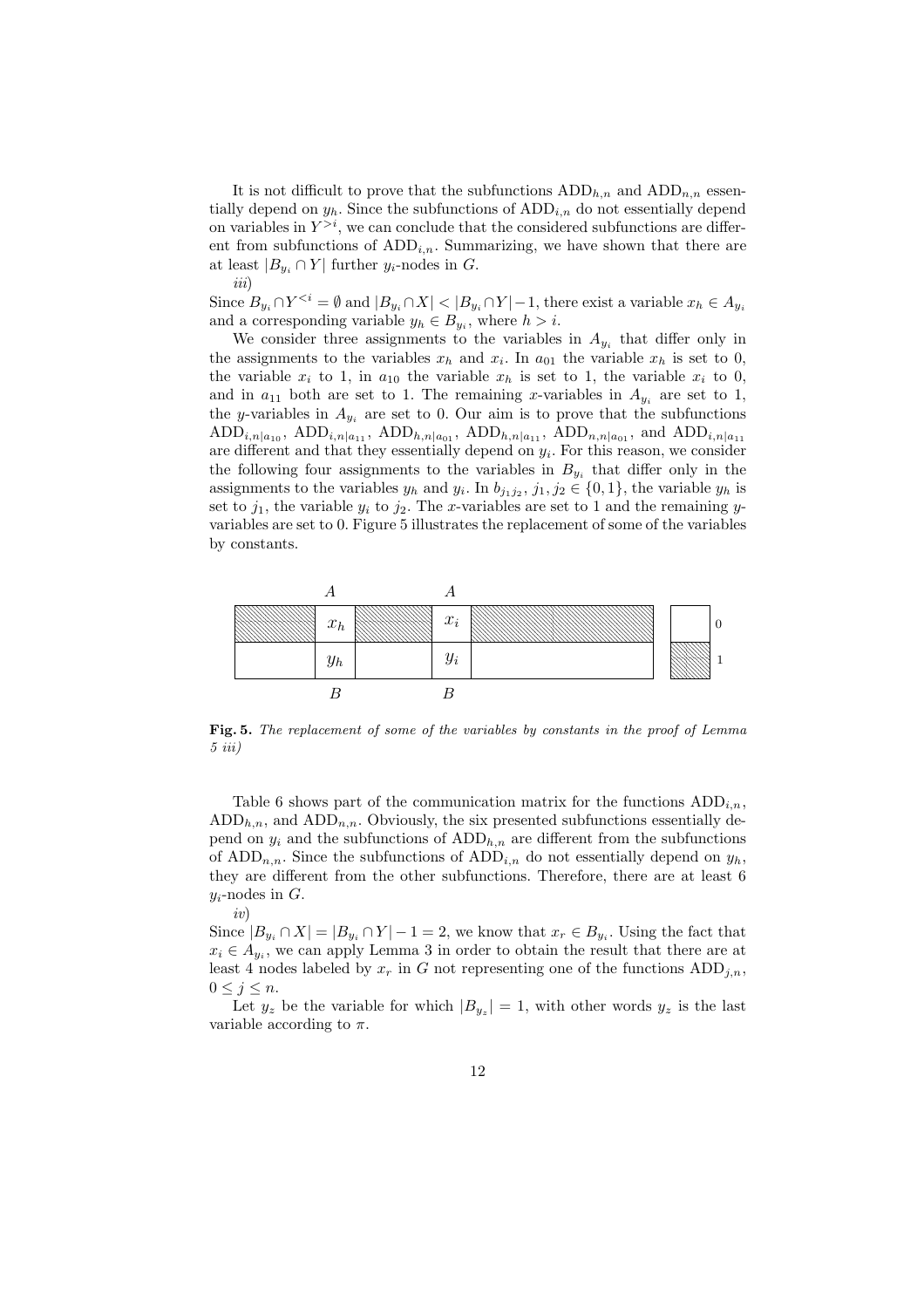| $ADD_{i,n}$ $b_{00}$ $b_{01}$ |  | $\text{ADD}_{h,n}$ $b_{00}$ $b_{01}$ $b_{10}$ $b_{11}$ |  |  | $ADD_{n,n}$ $b_{00}$ $b_{01}$ $b_{10}$ $b_{11}$                                     |  |  |
|-------------------------------|--|--------------------------------------------------------|--|--|-------------------------------------------------------------------------------------|--|--|
| $a_{10}$ 0 1                  |  | $a_{01}$ 0 1 1 0                                       |  |  | $\begin{array}{c cccc} a_{01} & 0 & 0 & 0 & 1 \ a_{11} & 0 & 1 & 1 & 1 \end{array}$ |  |  |
| $a_{11}$ 1 0                  |  | $a_{11}$ 1 0 0 1                                       |  |  |                                                                                     |  |  |

**Table 6.** Part of the communication matrix for  $ADD_{i,n}$ ,  $ADD_{h,n}$ , and  $ADD_{n,n}$ 

### Case 1:  $r > z$

In  $a_j$  the variable  $x_r$  is set to j, the remaining x-variables in  $A_{y_r}$  are set to 1, the y-variables are set to 0. In  $b_{j_1,j_2}, j_1, j_2 \in \{0,1\}$ , the variable  $y_z$  is set to  $j_1$ , the variable  $y_r$  to  $j_2$ . (If  $x_z \in B_{y_r}$ , the variable is set to 1.)

Figure 6 illustrates the replacement of some of the variables by constants.



Fig. 6. The replacement of some of the variables by constants in the proof of Lemma 5 iv)

Table 7 shows part of the communication matrix for  $ADD_{r,n}$  and  $ADD_{n,n}$ . Obviously, the four subfunctions  $ADD_{r,n|a_0}$ ,  $ADD_{r,n|a_1}$ ,  $ADD_{n,n|a_0}$ , and  $ADD_{n,n|a_1}$ are different and essentially depend on  $y_r$ .

| ADD <sub>r,n</sub> $b_{00}$ $b_{01}$ $b_{10}$ $b_{11}$ |  |  | ADD <sub>n,n</sub> $b_{00}$ $b_{01}$ $b_{10}$ $b_{11}$ |  |  |
|--------------------------------------------------------|--|--|--------------------------------------------------------|--|--|
| $\overline{a_0}$ 0 1 1 0                               |  |  | $\boxed{a_0}$ 0 0 0 1                                  |  |  |
| $a_1$   1 0 0 1                                        |  |  | $a_1$ 0 1 1 1                                          |  |  |

Table 7. Part of the communication matrix for  $ADD_{r,n}$  and  $ADD_{n,n}$ 

Case 2:  $r < z$ 

In  $a_j$  the variable  $x_r$  is set to j, the remaining x-variables in  $A_{y_r}$  are set to 1, the y-variables are set to 0. In  $b_j$  the variable  $y_r$  is set to j. The variable  $y_z$  is set to 0. (If  $x_z \in B_{y_r}$ , the variable is set to 1.)

Figure 7 illustrates the replacement of some of the variables by constants.

Table 8 shows part of the communication matrix for  $ADD_{r,n}$ ,  $ADD_{z,n}$ , and  $ADD_{n,n}$ . Obviously, the subfunctions of  $ADD_{z,n}$  and  $ADD_{n,n}$  are different and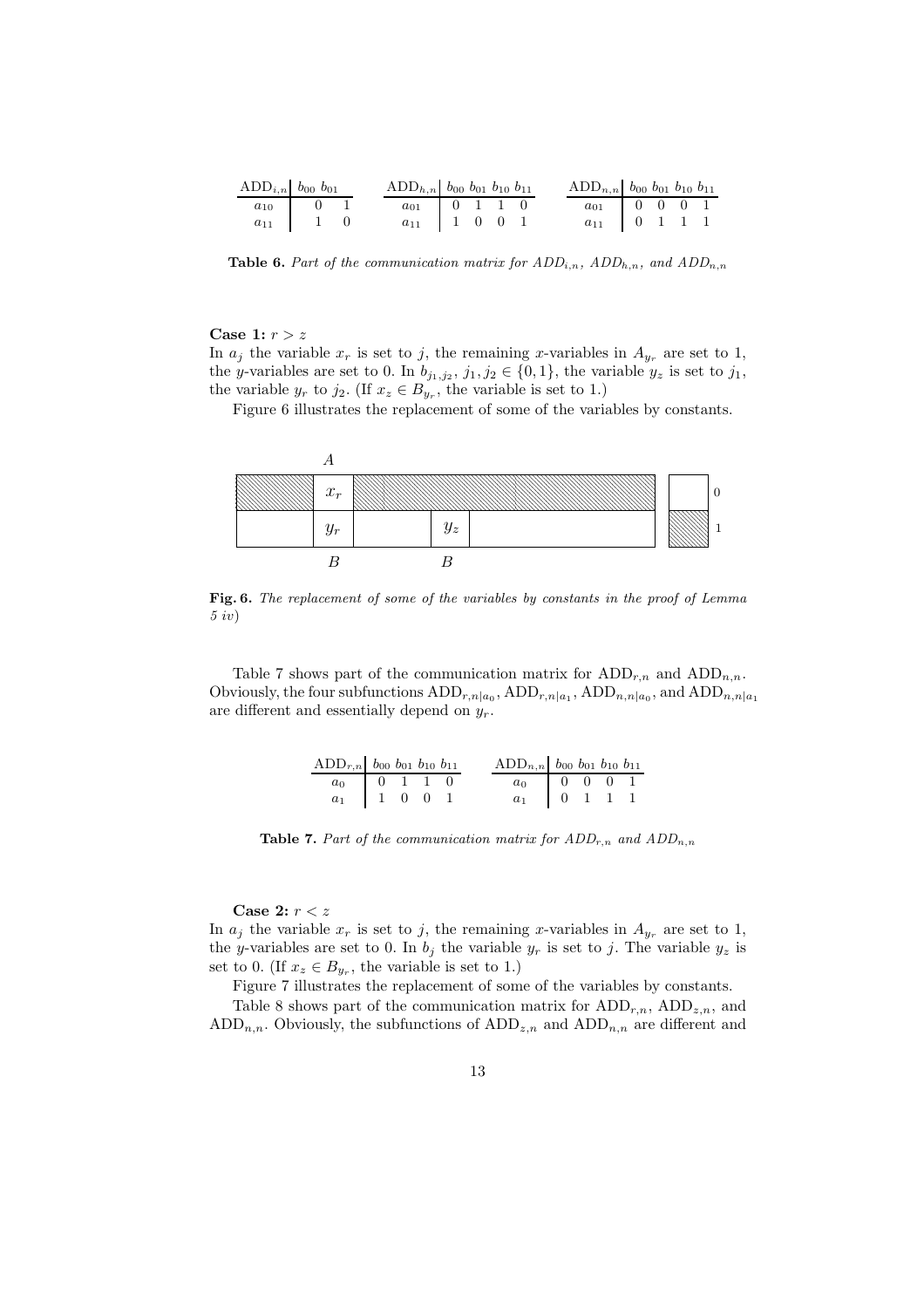

Fig. 7. The replacement of some of the variables by constants in the proof of Lemma 5 iv)

essentially depend on  $y_r$ . The subfunction of  $ADD_{r,n}$  does not essentially depend on  $y_z$  and therefore is different from the other subfunctions.

$$
\begin{array}{c|c}\n\text{ADD}_{r,n} & b_0 & b_1 \\
\hline\na_0 & 0 & 1 \\
a_1 & 1 & 0\n\end{array}\n\qquad\n\begin{array}{c|c}\n\text{ADD}_{z,n} & b_0 & b_1 \\
\hline\na_1 & 1 & 0\n\end{array}\n\qquad\n\begin{array}{c|c}\n\text{ADD}_{n,n} & b_0 & b_1 \\
\hline\na_1 & 0 & 1\n\end{array}
$$

**Table 8.** Part of the communication matrix for  $ADD_{r,n}$ ,  $ADD_{z,n}$ , and  $ADD_{n,n}$ 

 $\Box$ 

In the following, we show that for almost all pairs  $(x_i, y_i)$ ,  $0 \le i \le n-1$ , the number of nodes not representing one of the functions  $ADD_{j,n}$ ,  $0 \leq j \leq n$ , and labeled by  $x_i$  or  $y_i$  is 8 if  $A_{y_i} \cap X^{>i} = \emptyset$ .

**Lemma 6.** Let  $\pi$  be an arbitrary variable order and  $\Pi_{y_i} = (A_{y_i}, B_{y_i})$  be a partition of the variables in  $X\cup Y$  according to  $\pi$  and an arbitrary chosen variable  $y_i, 0 \le i \le n-1$ , where  $A_{y_i} \cap X^{>i} = \emptyset$ . Let G be a  $\pi$ -OBDD representing ADD<sub>n</sub>.

- i) If  $A_{x_i} \neq \emptyset$ , the number of  $x_i$ -nodes in G not representing one of the functions  $ADD_{j,n}, 0 \leq j \leq n$ , is at least 4.
- ii) The number of  $y_i$ -nodes in G is at least 2.
- iii) If  $i \leq n-2$ , the number of  $y_i$ -nodes in G is at least 4.
- iv) If  $|B_{y_i} \cap Y| > 1$ , the number of  $y_i$ -nodes in G is at least 4.

Table 9 illustrates the minimal number of nodes not representing one of the functions  $\text{ADD}_{j,n}$ ,  $0 \leq j \leq n$ , and labeled by  $x_i$  or  $y_i$  if  $A_{y_i} \cap X^{>i} = \emptyset$ .

**Proof.** i) Since  $A_{x_i} \neq \emptyset$  and  $A_{y_i} \cap X^{>i} = \emptyset$ , we know that there exist a variable  $x_k$  before  $x_i$  according to  $\pi$  where  $k < i$ . Therefore, we can apply Lemma 3 and obtain at least 4  $x_i$ -nodes not representing one of the functions  $ADD_{i,n}$ ,  $0 \leq j \leq n$ .

ii) We consider two assignments to the variables in  $A_{y_i}$  that differ only in the assignment to the variable  $x_i$ . In  $a_j$ ,  $j \in \{0,1\}$ , the variable  $x_i$  is set to j, the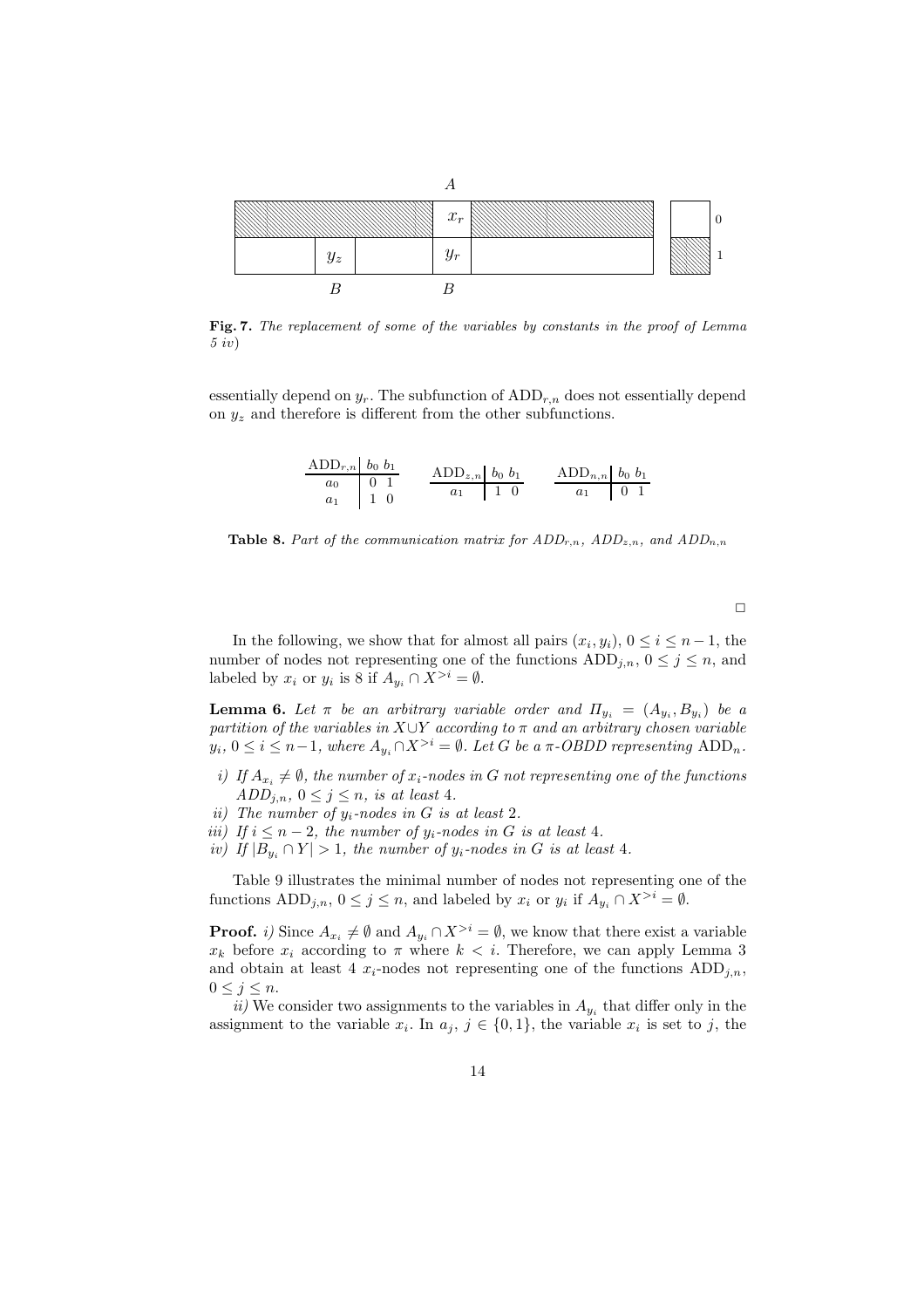|                                         | $A_{x_i} = \emptyset$ $A_{x_i} \neq \emptyset$ |
|-----------------------------------------|------------------------------------------------|
| $i = n - 1 \wedge  B_{y_i} \cap Y  = 1$ |                                                |
| $i \leq n-2 \vee  B_{y_i} \cap Y  > 1$  |                                                |

**Table 9.** The minimal number of  $x_i$ - and  $y_i$ -nodes if  $A_{y_i} \cap X^{>i} = \emptyset$ 

remaining x-variables in  $A_{y_i}$  are set to 1, the y-variables in  $A_{y_i}$  are set to 0. Our aim is to prove that the subfunctions  $\text{ADD}_{i,n|a_0}$  and  $\text{ADD}_{i,n|a_1}$  are different and that they essentially depend on  $y_i$ . For this reason, we consider the following two assignments to the variables in  $B_{y_i}$  that differ only in the assignment to the variable  $y_i$ . In  $b_j$ ,  $j \in \{0,1\}$ , the variable  $y_i$  is set to j, the x-variables in  $B_{y_i}$  are set to 1 and the remaining y-variables are set to 0. Table 10 show part of the communication matrix for  $ADD_{i,n}$ . Obviously, the two subfunctions are different and essentially depend on  $y_i$ .

$$
\begin{array}{c|c}\n\text{ADD}_{i,n} & b_0 & b_1 \\
\hline\na_0 & 0 & 1 \\
a_1 & 1 & 0\n\end{array}
$$

**Table 10.** Part of the communication matrix for  $ADD_{i,n}$ 

 $iii)$  Using part  $ii)$  it remains to prove that there are two further nodes labeled by  $y_i$ . Since  $A_{y_i} \cap X^{>i} = \emptyset$ , we can conclude that there exist a variable  $y_h$ ,  $h > i$ , in  $B_{y_i} \cap Y$ . Now, we consider the subfunctions  $ADD_{h,n|a_1}$  and  $ADD_{n,n|a_1}$ for  $a_1$  chosen as in part ii). Both essentially depend on  $y_h$  and are therefore different from the subfunctions considered in part  $ii$ ). Table 11 shows part of the communication matrix for  $ADD_{h,n}$  and  $ADD_{n,n}$ . Obviously, both subfunctions

$$
\begin{array}{c|c}\n\text{ADD}_{h,n} & b_0 \ b_1 \\
\hline\na_1 & 1 & 0\n\end{array}\n\qquad\n\begin{array}{c|c}\n\text{ADD}_{n,n} & b_0 \ b_1 \\
\hline\na_1 & 0 & 1\n\end{array}
$$

**Table 11.** Part of the communication matrix for  $ADD_{h,n}$  and  $ADD_{n,n}$ 

are different and essentially depend on  $y_i$ . Together with the proof of part  $ii$ ) we obtain at least 4  $y_i$ -nodes.

iv) We assume  $i = n - 1$ , otherwise we can use part *iii*) and we are done. As in part ii) we consider the assignments  $a_0$  and  $a_1$ . Using the proof of part ii) we know that there have to be 2  $y_{n-1}$ -nodes representing the subfunctions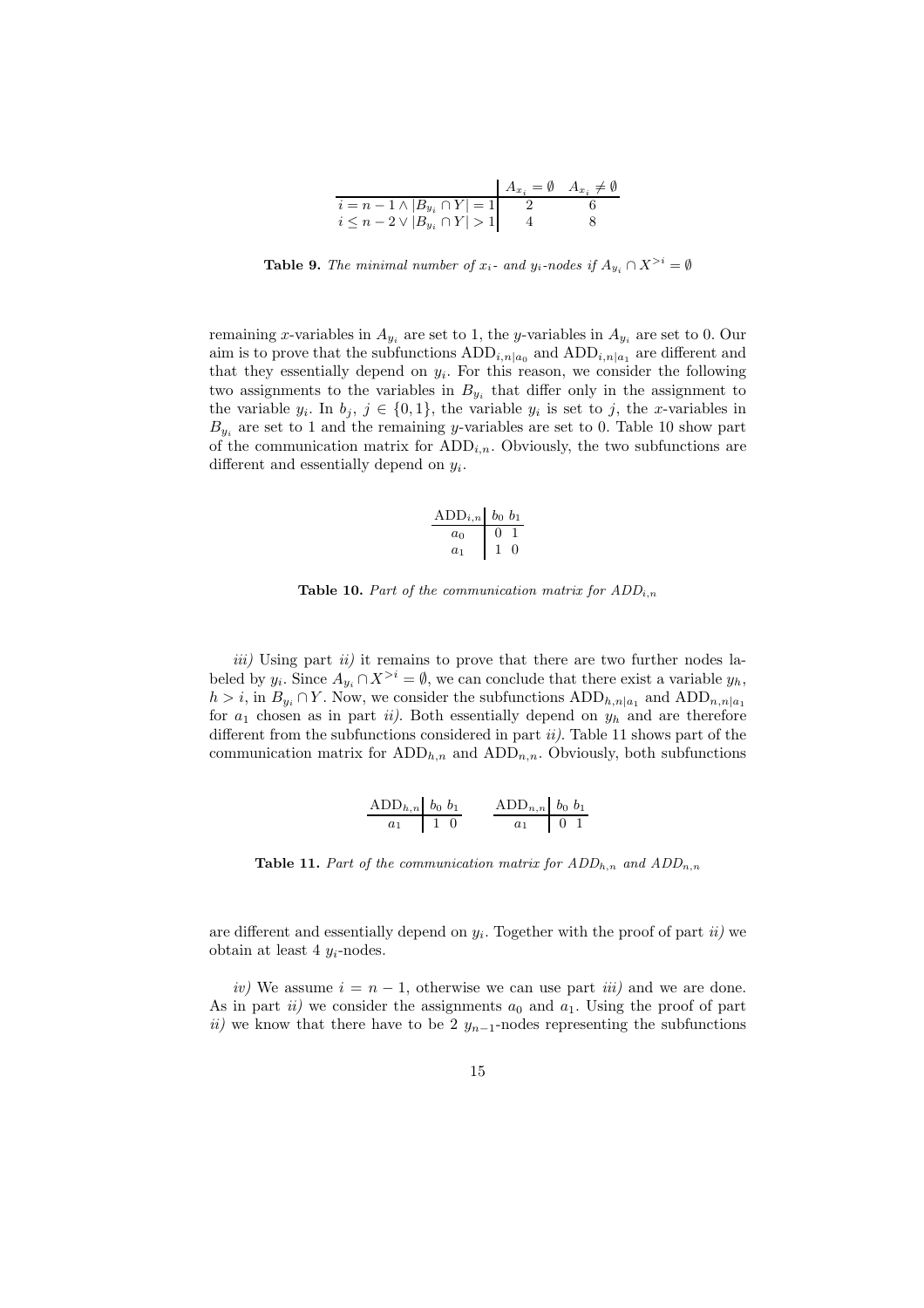$\text{ADD}_{n-1,n|a_0}$  and  $\text{ADD}_{n-1,n|a_1}$ . Our aim is to prove that there have to be two further  $y_{n-1}$ -nodes in G representing the subfunctions  $ADD_{n,n|a_0}$  and  $ADD_{n,n|a_1}$ . Since  $|B_{y_{n-1}} \cap Y| > 1$ , there has to be a variable  $y_l$  in  $B_{y_{n-1}}$ , where  $l < n-1$ . We consider the following four assignments to the variables in  $B_{y_{n-1}}$  that differ only in the assignments to the variables  $y_l$  and  $y_{n-1}$ . In  $b_{j_1j_2}, j_1, j_2 \in \{0, 1\}$ , the variable  $y_l$  is set to  $j_1$  and the variable  $y_{n-1}$  to  $j_2$ . The x-variables are set to 1 and the remaining y-variables are set to 0.

Figure 8 illustrates the replacement of the variables with the exception of  $x_{n-1}, y_{n-1}$ , and  $y_l$  by constants.



Fig. 8. The replacement of some of the variables by constants in the proof of Lemma 6

Table 12 shows part of the communication matrix for  $ADD_{n-1,n}$  and  $ADD_{n,n}$ .

| $ADD_{n-1,n}$ $b_{00}$ $b_{01}$ $b_{10}$ $b_{11}$ |  |  | $ADD_{n,n}$ $b_{00}$ $b_{01}$ $b_{10}$ $b_{11}$                                      |  |  |
|---------------------------------------------------|--|--|--------------------------------------------------------------------------------------|--|--|
| $\boxed{a_0}$ $\boxed{0}$ 1 1 0                   |  |  | $\begin{array}{c cccc} a_0 & 0 & 0 & 0 & 1 \ \hline a_1 & 0 & 1 & 1 & 1 \end{array}$ |  |  |
| $a_1$ 1 0 0 1                                     |  |  |                                                                                      |  |  |

Table 12. Part of the communication matrix for  $ADD_{n-1,n}$  and  $ADD_{n,n}$ 

Obviously, the four subfunctions are different and essentially depend on  $y_{n-1}$ , therefore there are at least 4 nodes labeled by  $y_{n-1}$  in  $G$ .  $\Box$ 

**Theorem 4.** The size of an OBDD for the representation of binary addition is at least  $9n - 5$  for  $n \geq 2$ .

**Proof.** Let  $\pi$  be an arbitrary variable order and G be a  $\pi$ -OBDD representing ADD<sub>n</sub>. Our aim is to prove that G has at least  $9n-5$  nodes. There are  $(n+1)+2$ nodes in G representing the functions  $ADD_{i,n}$ ,  $0 \leq i \leq n$ , and the constant functions 0 and 1. Using Corollary 1 we obtain at least  $2n-2$  further nodes labeled by an x-variable. If we can prove that there are at least  $6n - 6$  further nodes, we are done.

Now, we investigate the number of y-nodes in G. For each variable  $y_i, 0 \le i \le$  $n-1$ , exactly one of the Lemmas 4-6 can be applied and for almost all variables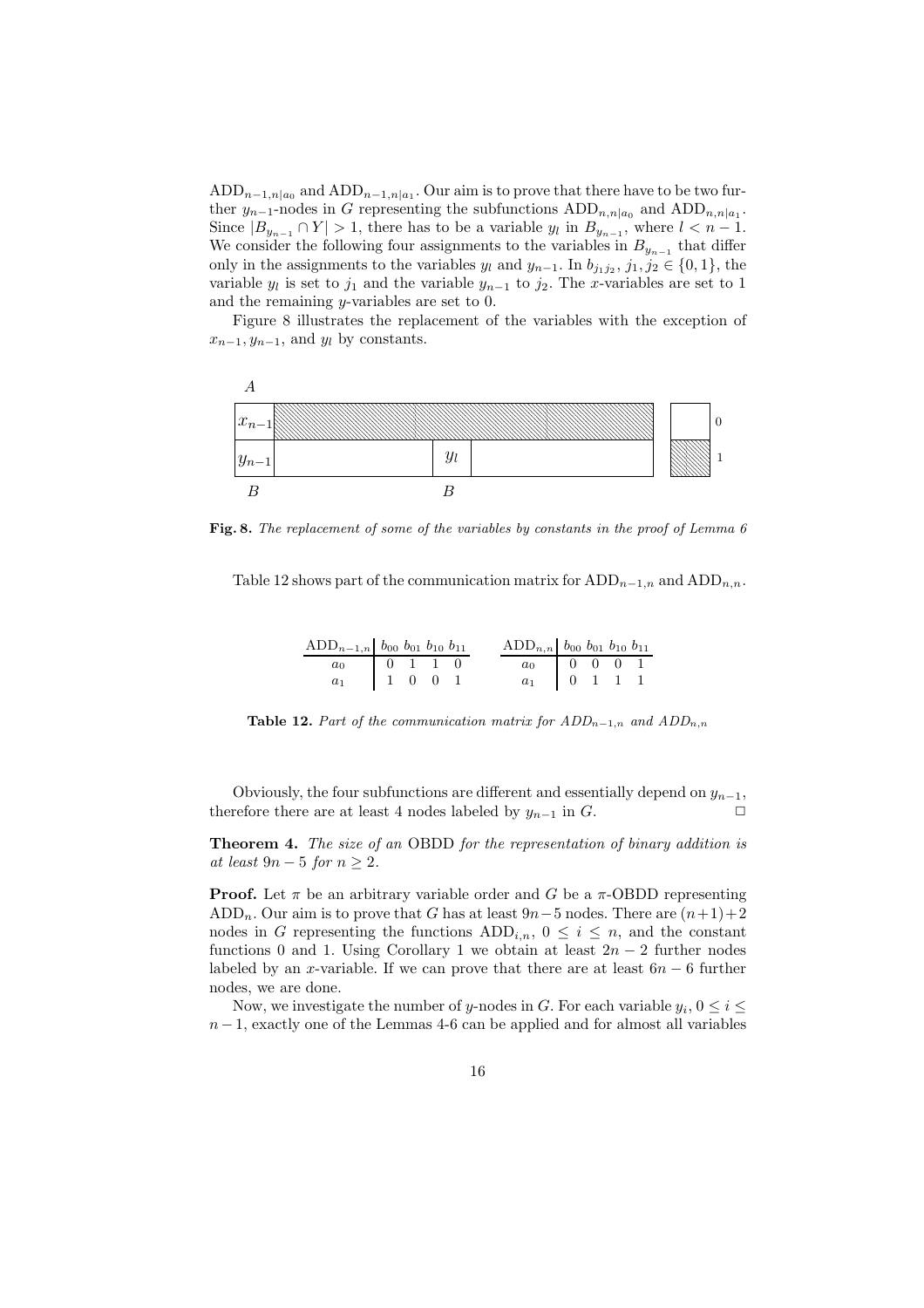$y_i$  it can be proved that G contains at least 6  $y_i$ -nodes. In the following, we book for each variable  $x_i$  for which we can prove that there exist at least 4  $x_i$ nodes in G not representing one of the functions  $ADD_{i,n}$ ,  $0 \leq i \leq n$ , 2 nodes by the variable  $y_i$ . Next, we look more carefully at the y-variables for which we cannot directly guarantee using Lemma 4-6 that there are at least 6 nodes in G. Figure 9 illustrates all possible cases where the number of nodes accounted for a y-variable can be less than 6.



Fig. 9. Possible sets of y-variables for which less than 6 nodes can be directly booked

- $C_1$  is the set of y<sub>i</sub>-variables for which  $A_{y_i} \cap X^{>i} \neq \emptyset$  and  $|B_{y_i} \cap Y| = 1$ .
- $C_2$  is the set of y<sub>i</sub>-variables for which  $A_{y_i} \cap X^{>i} \neq \emptyset$ ,  $B_{y_i} \cap Y^{, and$  $|B_{y_i} \cap Y| \in \{2,3\}$ , where  $|B_{y_i} \cap X| = |B_{y_i} \cap Y| - 1$ .
- $C_3$  contains the variable  $y_{n-1}$  if  $|B_{y_{n-1}} \cap Y| = 1$  and  $A_{x_{n-1}} \neq \emptyset$ .
- $C_4$  contains the variable  $y_{n-1}$  if  $|B_{y_{n-1}} \cap Y| = 1$  and  $A_{x_{n-1}} = ∅$ .
- $C_5$  is the set of  $y_i$ -variables,  $i \leq n-2$ , where  $A_{y_i} \cap X^{>i} = \emptyset$ ,  $|B_{y_i} \cap Y| > 1$ , and  $A_{x_i} = \emptyset$ .

The right column of a  $C_j$ -row,  $1 \leq j \leq 5$ , presents the minimal number of nodes accounted for a variable in  $C_j$ . Obviously, each variable  $y_i$  can be in at most one set  $C_j$ ,  $j \in \{1, ..., 5\}$ . On the other hand,  $|C_j| \leq 1$  for  $j \in \{1, 3, 4, 5\}$ . Lemma 5 part iv) guarantees that  $C_2$  can contain at most one variable. An arrow between a  $C_{j_1}$ - and a  $C_{j_2}$ -row,  $j_1, j_2 \in \{1, 2, \ldots, 5\}$ , indicates that there cannot be a variable in  $C_{j_1}$  for which only the minimal number of nodes can be accounted for, as well as in  $C_{j_2}$ .

It is not difficult to see that  $|C_1| + |C_3| + |C_4| \leq 1$ , therefore the arrows 1 – 3 are justified. Furthermore, using the definition of the sets we can immediatley conclude that  $|C_4| + |C_5| \leq 1$  and the arrow 4 follows. For the fifth arrow we have to work a little bit harder.

#### Claim:

If  $C_1 \neq \emptyset$  and  $C_2 \neq \emptyset$ , the minimal number of nodes accounted for the variables in  $C_1 \cup C_2$  is at least 8.

**Proof.** Let  $y_i$  be the variable in  $C_1$  and  $y_j$  be the variable in  $C_2$ . Because of the definition of  $C_2$  we know that  $i > j$  and  $x_i \in B_{y_j}$ . Therefore, we can apply Lemma 3 in order to prove that there are at least 4  $x_i$ -nodes.  $\Box$